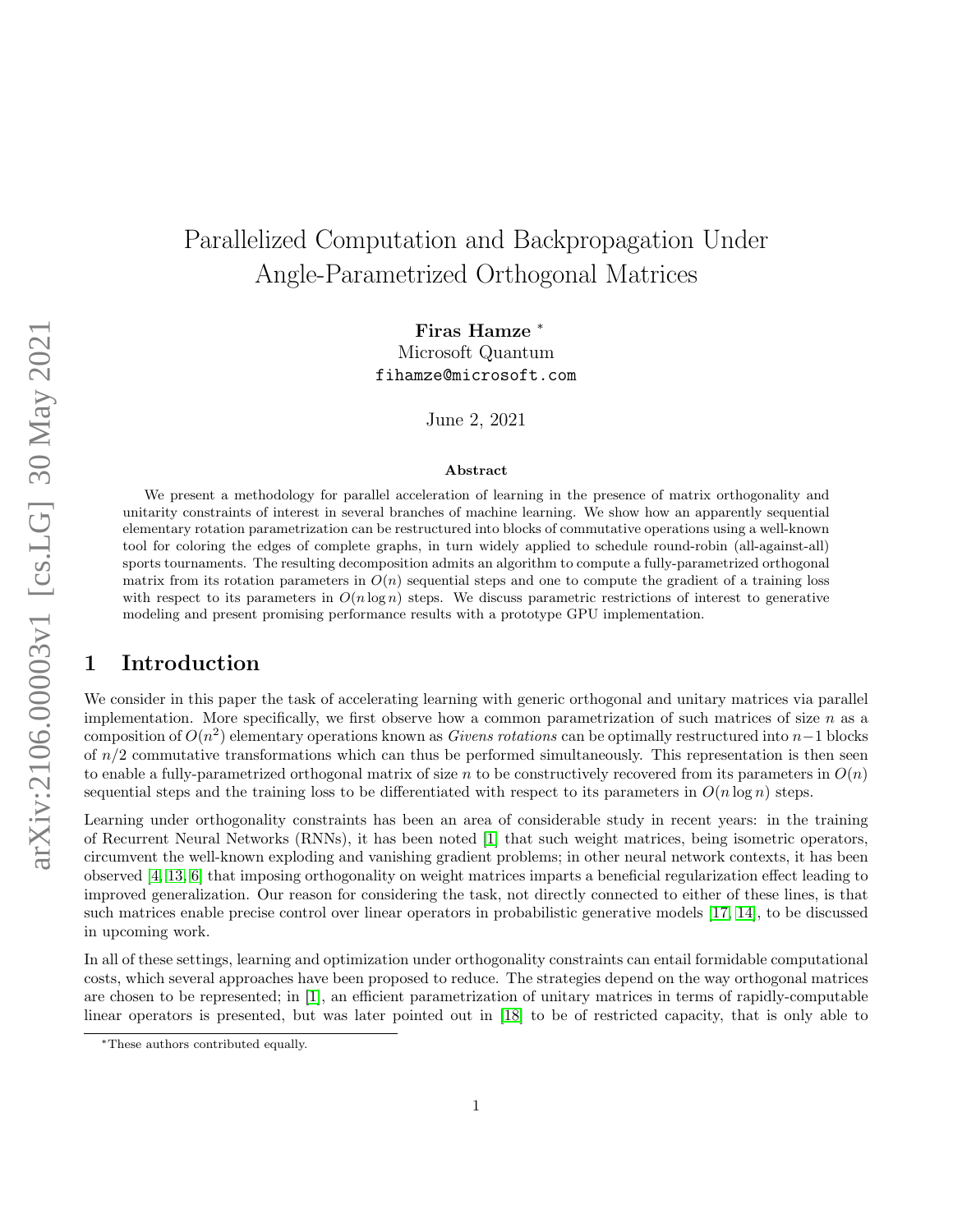represent part of the set of unitary matrices. These latter authors propose using a parametrization of the full set of unitary matrices, but the learning procedure involves an expensive  $O(n^3)$  matrix inversion arising due to the Cayley transform projecting an updated weight matrix onto the Stiefel manifold, a computational bottleneck. This type of approach was generalized in [\[9\]](#page-14-5) where an orthogonal matrix is approximately (to machine epsilon) represented as the exponential of a skew-symmetric matrix and learning via gradient descent on the skew-symmetric set. The algorithm is also  $O(n^3)$ , which the authors reasonably justify as being negligible compared to the other computations involved in training a long RNN; in other settings however, this cost may be unacceptable when  $n$  is large. Furthermore while in principle feasible, it is unclear how practical it is to restrict the family of generating skew-symmetric matrices to yield orthogonal matrices such that rotations in the subspaces spanned by certain dimensions are excluded, as required in our generative use case.

In the physics literature, a method proposed by Clements et al [\[3\]](#page-13-2), improving upon the scheme of Reck et al [\[16\]](#page-14-6), represents desired unitary matrices via Givens rotations to yield minimum depth optical interferometers; this method was used by Jing et al [\[7\]](#page-14-7) to propose a tunable class of unitary RNNs. The motivation behind these physics-based constructions is quite different from ours; in particular they do not seek to devise a parallelized representation in which Givens operators commute; their appeal, as well as those of FFT-inspired approximation schemes [\[10\]](#page-14-8), to designing parametrization of unitaries lies in the fact that they allow rapid interaction among the coordinates for a given depth and therefore provide good reduced-capacity approximation classes of arbitrary unitaries.

In this paper, we do not make approximations and strive to speed up the computation of and learning with general orthogonal and unitary matrices. While the main purpose of this work is to expose generic scope for parallelism when learning with such matrices in principle accessible to any sufficiently capable hardware, the construction is well-suited to GPU implementation as it consists almost entirely of simple operations on independent memory regions, with the exception of a reduction operation in the gradient evaluation giving rise to the logarithmic factor in the cost for that step. In addition, like the previously-cited works involving Givens parametrizations, the construction allows for reduced-capacity classes, which indeed was essential in our generative context not as a method for enhancing generalization but as a means of suitably parametrizing low-rank dimensionality-reducing (compression) matrices.

In Section [2,](#page-1-0) we frame the problem and discuss the associated computational difficulties; Section [3](#page-3-0) discusses how using a crucial construction enabling parallelism, what we call the round-robin sequence, a straightforward parallelized algorithm exists for constructing  $U$ . In Section [4,](#page-5-0) the idea is leveraged to speed up the Jacobian-vector products required for obtaining the gradients. Section [5](#page-12-0) discusses a type of parameter-restricted family amenable to the presented speedups. Section [6](#page-12-1) presents timing results of a GPU implementation. In light of the diverse areas in which this task arises, this paper will take a somewhat unusual route and focus exclusively on computational considerations rather than present accuracy or generalization results under a specific model. Further, the main paper will focus on real-valued orthogonal matrices; appropriate steps to extend the ideas to the unitary matrices appear in the Appendix.

### <span id="page-1-0"></span>2 Preliminaries

Consider first the set of *special orthogonal* (or rotation) matrices  $\{U \in SO(n)\}\$ , that is real matrices such that  $UU^T = U^TU = I$ , and  $\det U = 1$ . It is well-known that such matrices can be represented by the composition of  $\mathcal{N} \triangleq n(n-1)/2$  Givens rotations in the planes spanned by all pairs of coordinate axes. In all that follows we assume that  $n$  is even for clarity; relaxing this assumption is not difficult. The order in which these elementary rotations are defined to apply is in principle arbitrary but needs to be fixed to define a parametrization of  $SO(n)$ ; as we will soon see, the chosen order has significant practical consequences.

Let  $E = (e_1, \ldots, e_N)$  be a sequence of length N consisting of pairs of coordinates  $e_k = (i, j)$  with  $i < j$  such that each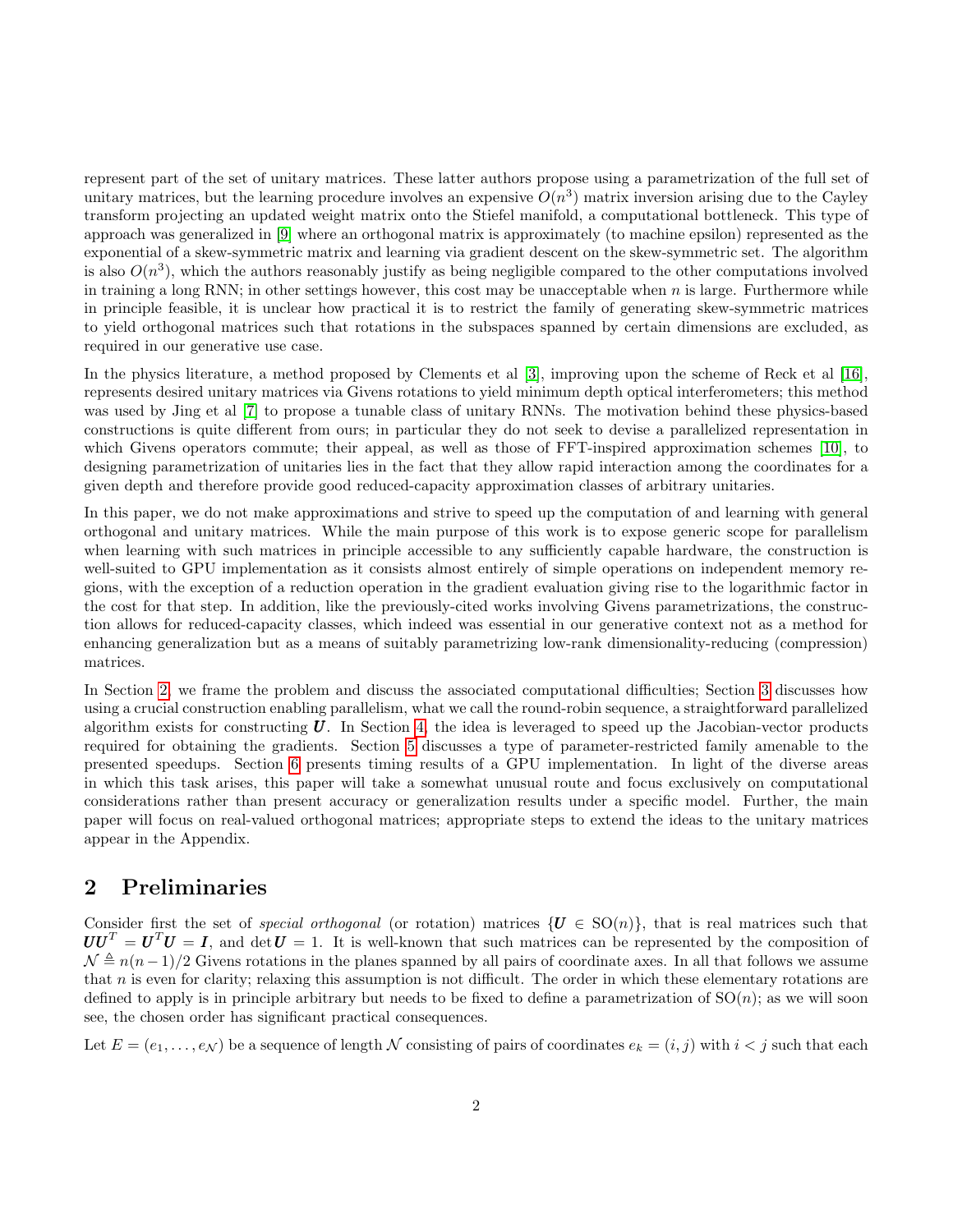pair appears exactly once; in this paper the n coordinates are assumed to be labeled with indices in  $\{0, \ldots, n-1\}$ . The elements of this sequence define the order in which the Givens rotations are applied. If  $n = 4$  and thus  $\mathcal{N} = 6$ , the following are example sequences among 6! possibilities:

$$
E = ((0, 1), (0, 2), (0, 3), (1, 2), (1, 3), (2, 3))
$$
  
\n
$$
\tilde{E} = ((0, 1), (2, 3), (0, 2), (1, 3), (0, 3), (1, 2))
$$
\n(1)

where the first element of E is  $e_1 = (0, 1)$  and so on. Relative to a chosen E, a matrix in  $SO(n)$  can be represented as the product

<span id="page-2-2"></span>
$$
\boldsymbol{U} = \prod_{e \in E} \boldsymbol{G}^e(\theta_e) \tag{2}
$$

where  $\{\bm{G}^e(\theta_e)\}\$  are the elementary Givens matrices representing rotation in the span of coordinates i and j defining e by an angle of  $\theta_e$ <sup>[1](#page-2-0)</sup>. The Givens matrices are very sparse and differ from identity in only 4 elements; for pair  $e = (i, j)$ the differing positions are  $(i, i), (j, j), (i, j)$  and  $(j, i)$ . The entries of  $\mathbf{G}^e$  are given by

$$
G_{ii}^{e} = G_{jj}^{e} = \cos \theta_{ij}
$$
  
\n
$$
G_{ij}^{e} = -\sin \theta_{ij}
$$
  
\n
$$
G_{ji}^{e} = \sin \theta_{ij}
$$
  
\n
$$
G_{ll}^{e} = 1 \quad \text{if } l \neq i, l \neq j
$$
\n(3)

and zero for all other locations. Thus, multiplication by a Givens matrix only alters rows i and j of the multiplicand.

The angles  $\boldsymbol{\theta} = (\theta_{e_1}, \dots \theta_{e_N}) \in \mathbb{R}^N$  associated with E are the parameters<sup>[2](#page-2-1)</sup> tracing out the set of matrices in  $SO(n)$ .

Real-valued orthogonal matrices of dimension  $n$ , forming what is known as the *orthogonal group*, belong to one of two connected components; the first is the class  $SO(n)$  mentioned above, and the second is the set of those with determinant -1, sometimes known as *reflections*. This latter class can easily be parametrized using the Givens representation by for example negating an arbitrary fixed column following the construction. The unitary group  $U(n)$ of complex matrices with  $U^{\dagger}U = U^{\dagger}U = I_n$  on the other hand forms a connected space and can be parametrized by the Givens matrices when the i<sup>th</sup> column of each  $G^e$  is multiplied by a complex phase factor  $e^{i\phi_{ij}}$ . The choice of which of these parametrizations is appropriate to a specific learning task is not within the scope of this work, however we emphasize that the algorithmic implications of what follows applies to all of them. To keep the notation to a minimum, we will without loss of generality focus on  $SO(n)$ ; relevant adaptations to unitary matrices are discussed in Appendix [A.](#page-14-9)

In the context of training machine learning models, two operations are relevant upon inclusion of such a matrix:

- The forward computation, in which U is constructed from its parameters  $\theta$
- The **backward** computation, in which the *Jacobian-vector product* (JVP)

$$
\frac{\partial \mathcal{L}}{\partial \boldsymbol{\theta}} = \left(\frac{\partial \boldsymbol{U}}{\partial \boldsymbol{\theta}}\right)^T \frac{\partial \mathcal{L}}{\partial \boldsymbol{U}}
$$

is evaluated to determine the gradient of the training loss  $\mathcal L$  with respect to the matrix's parameters.

<span id="page-2-0"></span><sup>&</sup>lt;sup>1</sup>Note that in this definition  $\mathbf{G}^{e,v}$  is the first matrix to apply and  $\mathbf{G}^{e_1}$  is the last.

<span id="page-2-1"></span><sup>&</sup>lt;sup>2</sup>Note that  $\{\theta_e\}$  constructing a specific matrix **U** relative to two composition sequences E,  $\tilde{E}$  are in general not the same.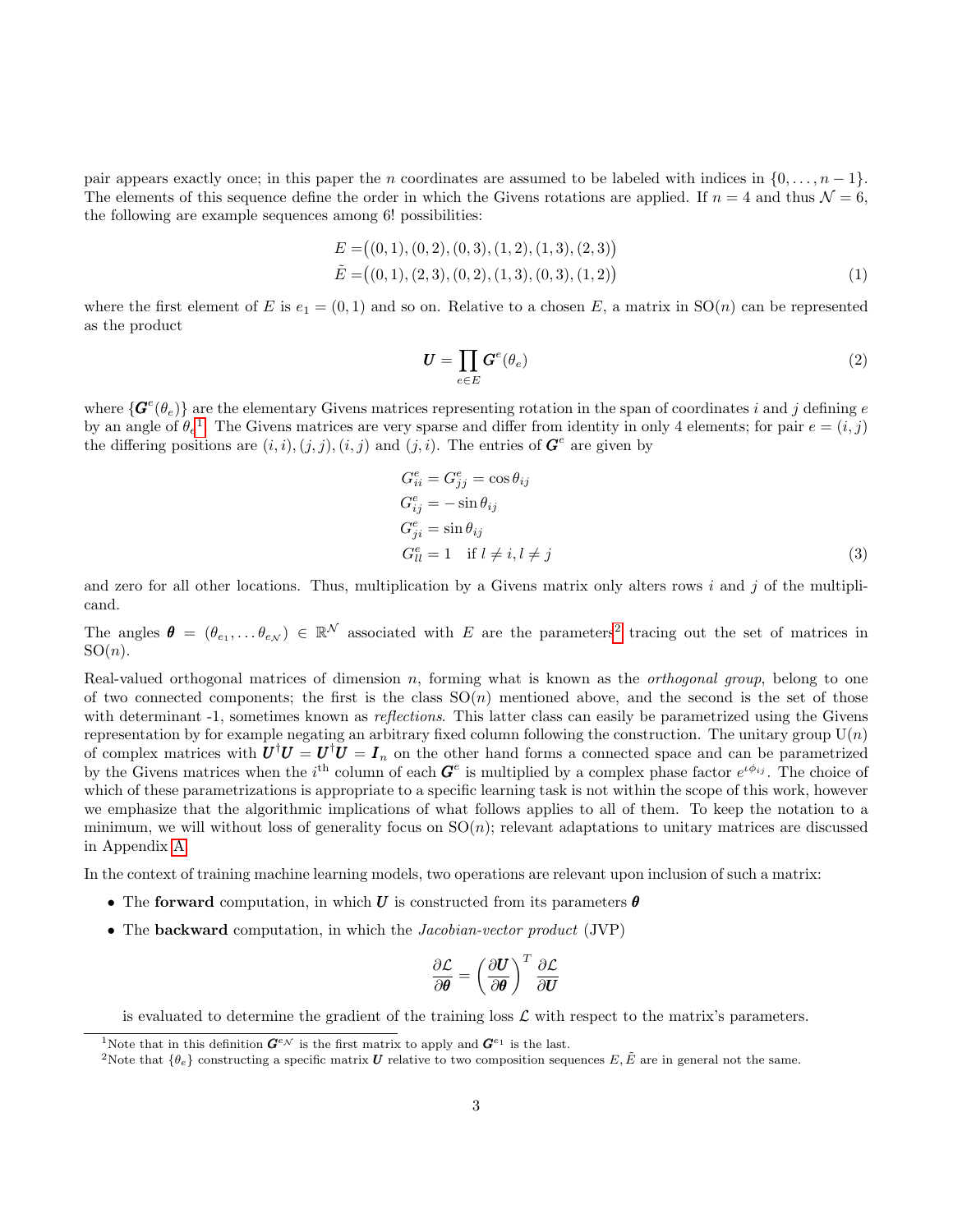These two tasks are not conceptually problematic, however their *practicality* on large-n systems is not obvious. Consider for example the forward computation step, which simply corresponds to the sequence of matrix multiplications defined in  $(2)$ . The procedure for doing so for a generic coordinate pair sequence E via a sequence of in-place row operations performed on an initial identity matrix is described in Algorithm [1.](#page-3-1)

<span id="page-3-1"></span>Algorithm 1 Forward  $U$ 

Input: Sequence of coordinate pairs  $E = (e_1, \ldots, e_N)$ Parametrizing angles  $\boldsymbol{\theta} = (\theta_{e_1}, \dots, \theta_{e_N})$ Output:  $\bm{U}(\bm{\theta})$  $\boldsymbol{U} \leftarrow \boldsymbol{I}_n$ for  $e \in \text{reversed}(E)$  do  $(i, j) \leftarrow e$  $\boldsymbol{r}_i \leftarrow \cos \theta_{ij} \boldsymbol{U}_{i:} - \sin \theta_{ij} \boldsymbol{U}_{j:}$  $\boldsymbol{r}_j \leftarrow \sin \theta_{ij} \boldsymbol{U}_{i:} + \cos \theta_{ij} \boldsymbol{U}_{j:}$  $\boldsymbol{U}_{i:} \leftarrow \boldsymbol{r}_{i}$  $\boldsymbol{U}_{j:} \leftarrow \boldsymbol{r}_{j}$ end for

where for a generic sequence  $\mathbf{s} = (s_1, \ldots, s_n)$ , reversed( $\mathbf{s}$ )  $\triangleq$   $(s_n, \ldots, s_1)$ . The key point is that while the operations within the loop body, each of which jointly implement the in-place application of a Givens rotation on another matrix, can be performed relatively quickly, taking  $O(n)$  sequential operations and reducible to constant time given sufficient parallel resources, there are  $\mathcal{N} = O(n^2)$  such applications to perform and in general these products do not commute. In other words, a certain application order must be respected, and so the construction of  $U$  from its angles appears to be an obligately *sequential* task of  $O(n^2)$  steps, each comprising  $O(n)$  operations on independent pairs of elements. Even assuming parallelized implementation of the steps within the loop, the overall  $O(n^2)$  cost of determining  $\boldsymbol{U}$  from  $\boldsymbol{\theta}$  becomes a serious issue for realistic-sized n.

Closer inspection will reveal however that there is indeed considerable scope for parallelism; this will be detailed in the following sections, but the idea is to construct the sequence  $E$  in a careful manner, namely such that it consists of  $n-1$  subsequences, or computational blocks, of  $n/2$  elements each, with the property that the Givens rotations within each block apply to *disjoint pairs* of coordinates and hence commute within the block. This fortunate property therefore allows n/2 Givens rotations to be applied simultaneously and reduce the complexity of the forward computation of  $\bf{U}$  to  $O(n)$  sequential steps, each of which can ideally take constant time. The property can also be exploited to yield a substantial performance gain on the JVP computation; in particular we will present a method for backpropagation with respect to the  $\theta$  in  $O(n \log n)$  sequential steps, where the logarithmic factor represents the parallelized complexity of reduction operations arising in the method.

### <span id="page-3-0"></span>3 Forward U Computation via Round-Robin Sequences

Suppose we seek to arrange the coordinate pairs into the smallest number of subsequences (blocks) such that the following properties hold:

- Within a block, no two pairs share a coordinate
- Each pair appears in exactly one block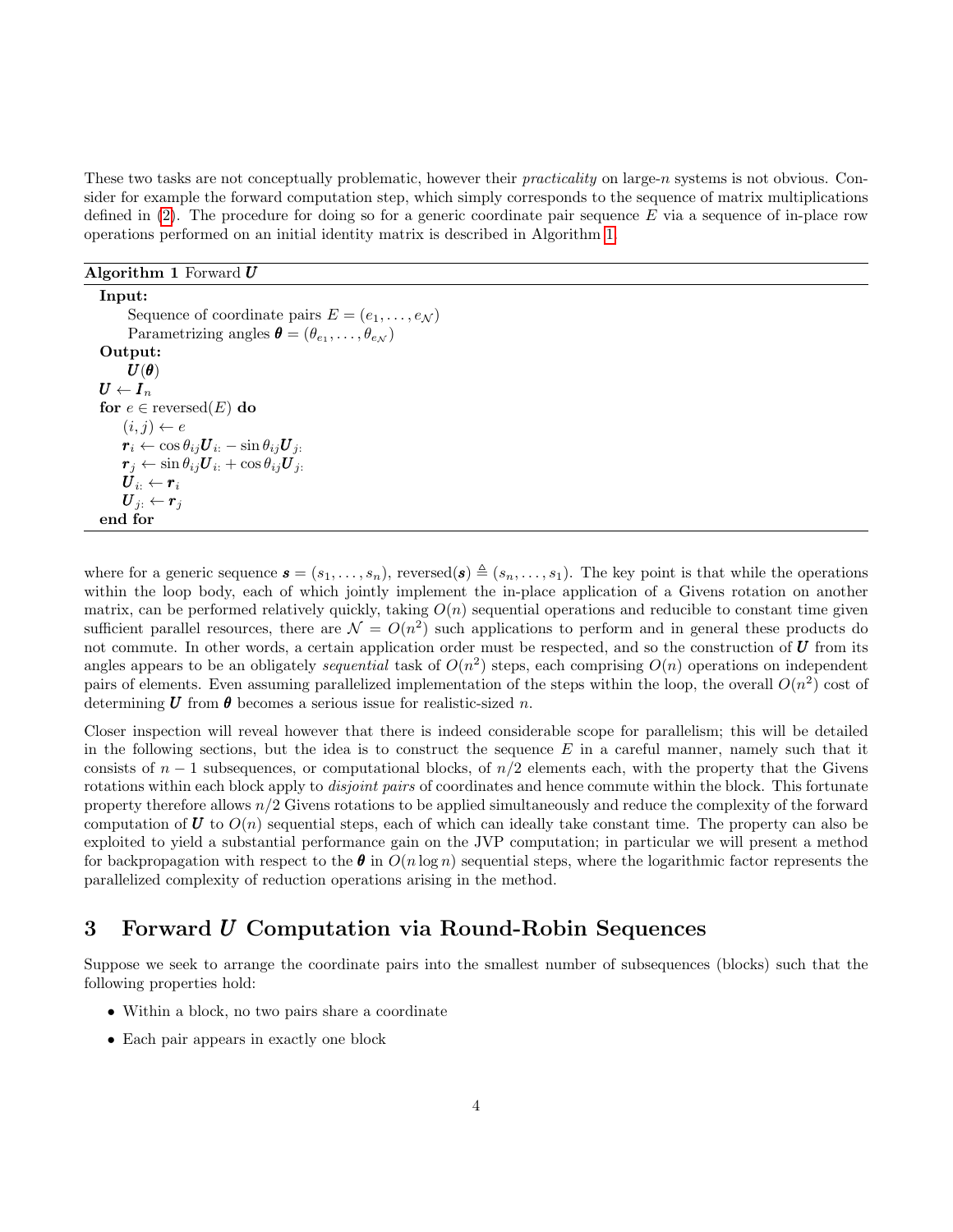For reasons that we will discuss shortly we refer to coordinate pair sequences satisfying these properties as round-robin sequences. We notice that this task is equivalent to the graph-theoretic problem of finding an optimal edge-coloring, in this case of the complete graph of n variables  $K_n$ ; more specifically, given a complete graph the objective is to assign a minimum number of color labels to all the edges such that no edges incident on a vertex have the same color. This problem and its generalizations are well-studied  $[2]$ , and it is well-established that for even n the goal is achieved on  $K_n$  using  $n-1$  colors. Clearly, our coordinate pairs  $e = (i, j)$  play the role of edges, the coordinates themselves are the vertices, and the colors index the computational blocks to which the pairs are assigned.

An example of a sequence exhibiting the desired properties for  $n = 6$  is

<span id="page-4-1"></span>
$$
E = \overbrace{(0,5)(1,4)(2,3), (0,4)(3,5)(1,2), (0,3)(2,4)(1,5), (0,2)(1,3)(4,5), (0,1)(2,5)(3,4))}^{b_3} \tag{4}
$$

where the  $n-1=5$  blocks  $\{b_1,\ldots,b_5\}$  each of size  $n/2=3$ , are indicated. The principal algorithmic advantage of such a parameter ordering is that within each block, the updates to the matrix take place over *independent* pairs of rows, are applicable in arbitrary order, and can hence be fully parallelized. To make this more explicit, if we define the sequence of blocks with  $B = (b_1, b_2, \ldots, b_{n-1})$  we can re-express the generic in-place Algorithm [1](#page-3-1) into Algorithm [2,](#page-4-0) its round-robin parallel variant.

<span id="page-4-0"></span>

| Algorithm 2 Parallel Forward $U$                                                             |                                               |
|----------------------------------------------------------------------------------------------|-----------------------------------------------|
| Input:                                                                                       |                                               |
| Block sequence $B = (b_1, \ldots, b_{n-1})$ such that E is round-robin                       |                                               |
| Parametrizing angles $\boldsymbol{\theta} = (\theta_{e_1}, \dots, \theta_{e_N})$             |                                               |
| Output:                                                                                      |                                               |
| $\bm{U}(\bm{\theta})$                                                                        |                                               |
| $\boldsymbol{U} \leftarrow \boldsymbol{I}_n$                                                 |                                               |
| for $b \in$ reversed $(B)$ do                                                                |                                               |
| for $e \in b$ do                                                                             | $\triangleright$ This block is fully parallel |
| $(i, j) \leftarrow e$                                                                        |                                               |
| $r_i \leftarrow \cos \theta_{ij} \boldsymbol{U}_{i:} - \sin \theta_{ij} \boldsymbol{U}_{j:}$ |                                               |
| $\mathbf{r}_i \leftarrow \sin \theta_{ij} \mathbf{U}_{i} + \cos \theta_{ij} \mathbf{U}_{j}$  |                                               |
| $\boldsymbol{U}_i \leftarrow \boldsymbol{r}_i$                                               |                                               |
| $\boldsymbol{U}_j$ $\leftarrow$ $\boldsymbol{r}_j$                                           |                                               |
| end for                                                                                      |                                               |
| Synchronize parallel operations                                                              |                                               |
| end for                                                                                      |                                               |
|                                                                                              |                                               |

The synchronization step appearing following the inner loop is to emphasize that for correct behavior, the parallel block operations must fully complete before proceeding to the next block. The sequential step complexity is clearly  $O(n)$ . It should be mentioned that this statement assumes that relevant worker threads have concurrent read access to the values of  $\theta_{ij}$ . If this does not hold, the time to broadcast each  $\theta_{ij}$ , typically logarithmic in n for each parallel block, must be taken into account.

Of course we have not yet discussed how to construct round-robin sequences for general (even)  $n$ . Fortunately, there are well-known methods for such construction in the context of another equivalent problem: that of scheduling round-robin sports tournaments, in which all teams must compete against each other in as few rounds of concurrently occurring games as possible. The specific procedure we use has been known since the mid-19th century [\[8\]](#page-14-10), is commonly called the *circle method* today, and is widely employed for tournament scheduling. Rather than formally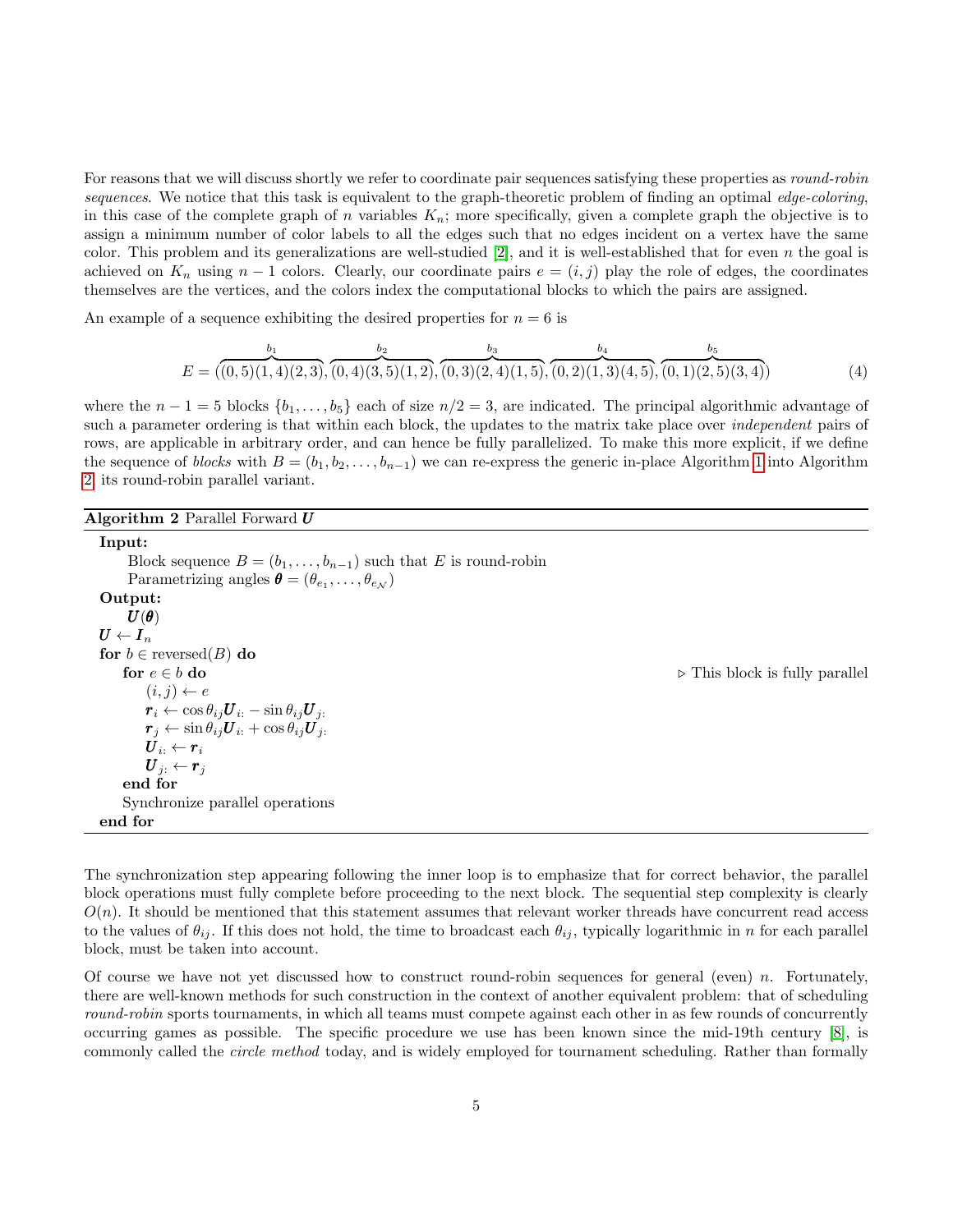<span id="page-5-1"></span>

Figure 1: An illustration of the *circle method* for generating the round-robin sequence appearing in Equation [\(4\)](#page-4-1). Each step, corresponding to a horizontal line, is associated with a sequence of dimensions (the left list of numbers). At a step, the pairing (indicated by arcs) among numbers in the left sequence at equal distance from the endpoints define the pairs of coordinates within the step's block (at right); these coordinates can be Givens-rotated independently and in parallel. The next step's dimension sequence is obtained by shifting modulo  $n - 1$  the last  $n - 1$  elements of the current step's while holding the first element (0 in this case) fixed. The initial dimension sequence was here taken to be  $(0, 1, \ldots, 5)$ , but could have been arbitrarily permuted to yield a different round-robin sequence. The result is an enumeration of all coordinate pairs  $\{(i,j) : i < j\}$  in  $n - 1 = 5$  sequential steps such that each step no pairs share a coordinate.

describe it, the steps used to generate the example sequence [\(4\)](#page-4-1) are shown in Figure [1.](#page-5-1) The main idea is as follows. Beginning with an arbitrary permutation of the coordinate sequence  $(0, \ldots, n-1)$ , in this case  $(0, \ldots, 5)$ , the first block is obtained by pairing coordinates at the same distance from the endpoints (illustrated with the arcs). Then, holding one element fixed, in this case the 0 coordinate, we perform  $n-2$  shifts modulo  $n-1$  on the remaining elements; at each shift, a block is again obtained by pairing coordinates equally-spaced from the ends.

While we have assumed that n was even, extending the algorithm to odd n is straightforward at modest cost: in constructing the round robin sequence, we first augment the initial dimension sequence to being some permutation of  $(0, \ldots, n)$  instead of  $(0, \ldots, n-1)$  and construct the blocks as already described. Since the added dimension is not actually part of the model, we complete the adaptation to odd  $n$  by adding a condition to bypass the parallel loop in Algorithm [2](#page-4-0) if  $j = n$ .

In our implementation of Algorithm [2,](#page-4-0) the inner loop was performed by a CUDA [\[11\]](#page-14-11) kernel, which from the mathematical structure of the round-robin construction, is able to determine the relevant  $i$  and  $j$  under consideration based on the passed-in current step in the outer loop. In other words, the round-robin sequence does not need to be explicitly sent to the processing device but can be independently and lazily determined by the computational threads when they are informed of the current sequential step. The overall host/device data transfer requirements of the algorithm are minimal.

## <span id="page-5-0"></span>4 Backpropagation through U

We now turn our attention to the task of efficiently computing the JVP associated with the gradient of a training loss with respect to the orthogonal matrix's parameters  $\theta$ . The path to this goal is somewhat more involved than that to the forward construction, but the result is a remarkably simple algorithm; unsurprisingly, its asymptotic (in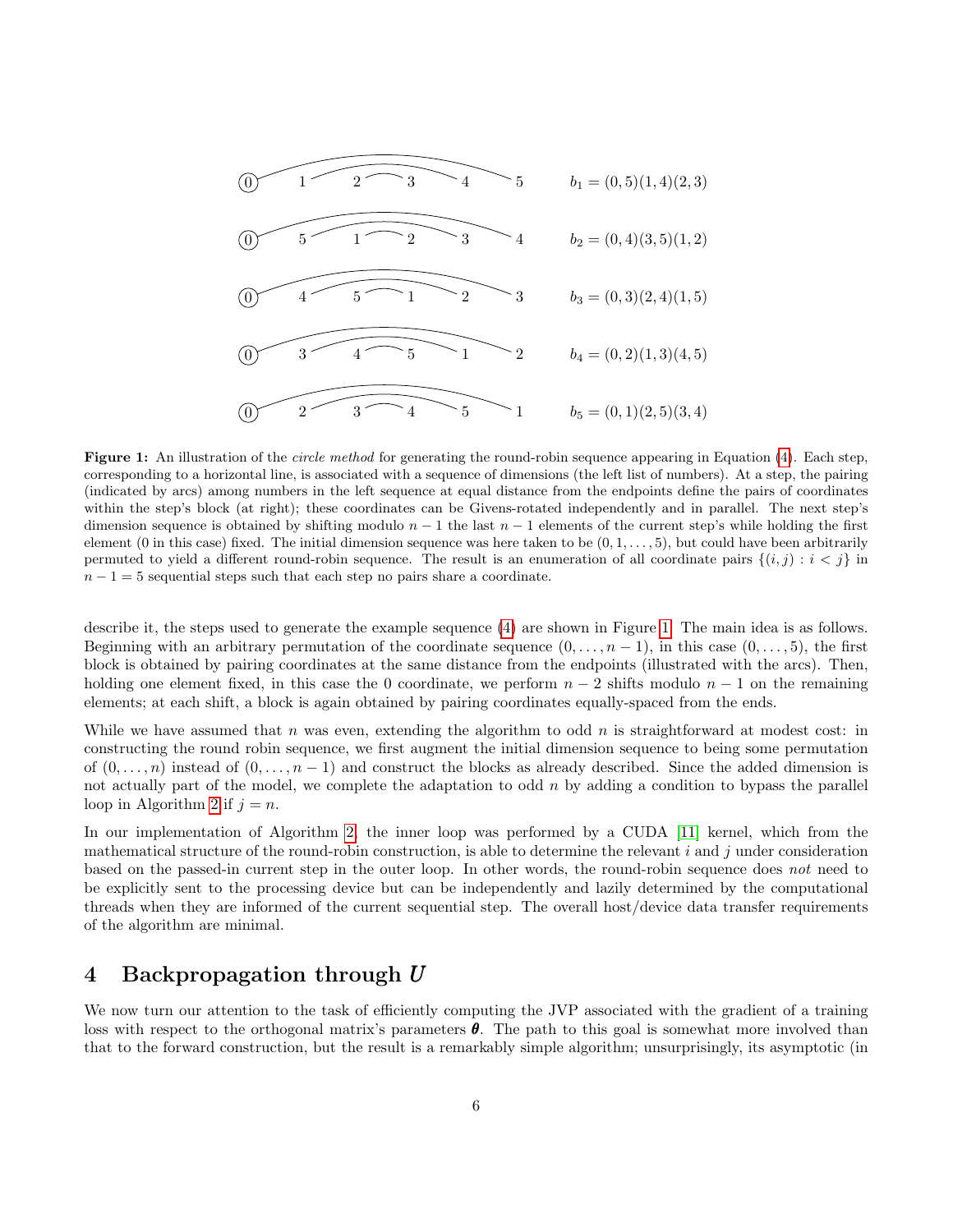number of processors) complexity is higher than that of the forward operation but at  $O(n \log n)$  is still relatively modest considering the task at hand. In the following section, we proceed to analytically characterize the Jacobian of  $U$ ; the resultant properties will be used in Section [4.2](#page-8-0) for the parallel calculation of the JVP in which we are ultimately interested. As is often the case when training deep models, the Jacobian itself need never be computed explicitly.

### 4.1 The Jacobian of U Under Round-Robin Parallelism

We presently consider the determination of

∂U  $\partial \theta_e$ 

for round-robin structured coordinate pairs  $e \in E$ ; when reshaped into a vector, these objects form the columns of the  $n^2 \times \mathcal{N}$  Jacobian matrix.

Note first that

$$
\bm{G}^{e\prime} \triangleq \frac{\partial \bm{G}^{e}}{\partial \theta_{e}}
$$

is a matrix consisting of only 4 nonzero elements

$$
\begin{aligned}\n\left[\mathbf{G}^{e\prime}\right]_{ii} &= \left[\mathbf{G}^{e\prime}\right]_{jj} = -\sin\theta_e \\
\left[\mathbf{G}^{e\prime}\right]_{ij} &= -\cos\theta_e \\
\left[\mathbf{G}^{e\prime}\right]_{ji} &= \cos\theta_e\n\end{aligned} \tag{5}
$$

The product

<span id="page-6-0"></span>
$$
\mathbf{Q}_e \triangleq \mathbf{G}^{e} \mathbf{G}^{e} \mathbf{T} \tag{6}
$$

can then be seen to be nonzero only at positions  $(i, j)$  and  $(j, i)$  where it is  $-1$  and 1 respectively. Let us express U as a product of  $n-1$  compositions of Givens rotations over the blocks in B:

$$
\pmb U = \prod_{b \in B} \pmb G^b(\pmb \theta_b)
$$

where

<span id="page-6-1"></span>
$$
G^b(\theta_b) = \prod_{e \in b} G^e(\theta_e)
$$

and  $\theta_b$  is the subset of the angles defined by the block. If  $e \in b_k$  then

$$
\frac{\partial \boldsymbol{U}}{\partial \theta_e} = \boldsymbol{G}^{b_1} \dots \frac{\partial \boldsymbol{G}^{b_k}}{\partial \theta_e} \dots \boldsymbol{G}^{b_{n-1}} \tag{7}
$$

But by the commutativity *within* blocks, for any  $\tilde{e} \in b_k$ 

$$
G^{b_k}(\theta_{b_k}) = \prod_{e \in b_k} G^e(\theta_e)
$$
  

$$
= G^{\tilde{e}}(\theta_{\tilde{e}}) \prod_{\substack{e \in b_k \\ e \neq \tilde{e}}} G^e(\theta_e)
$$
 (8)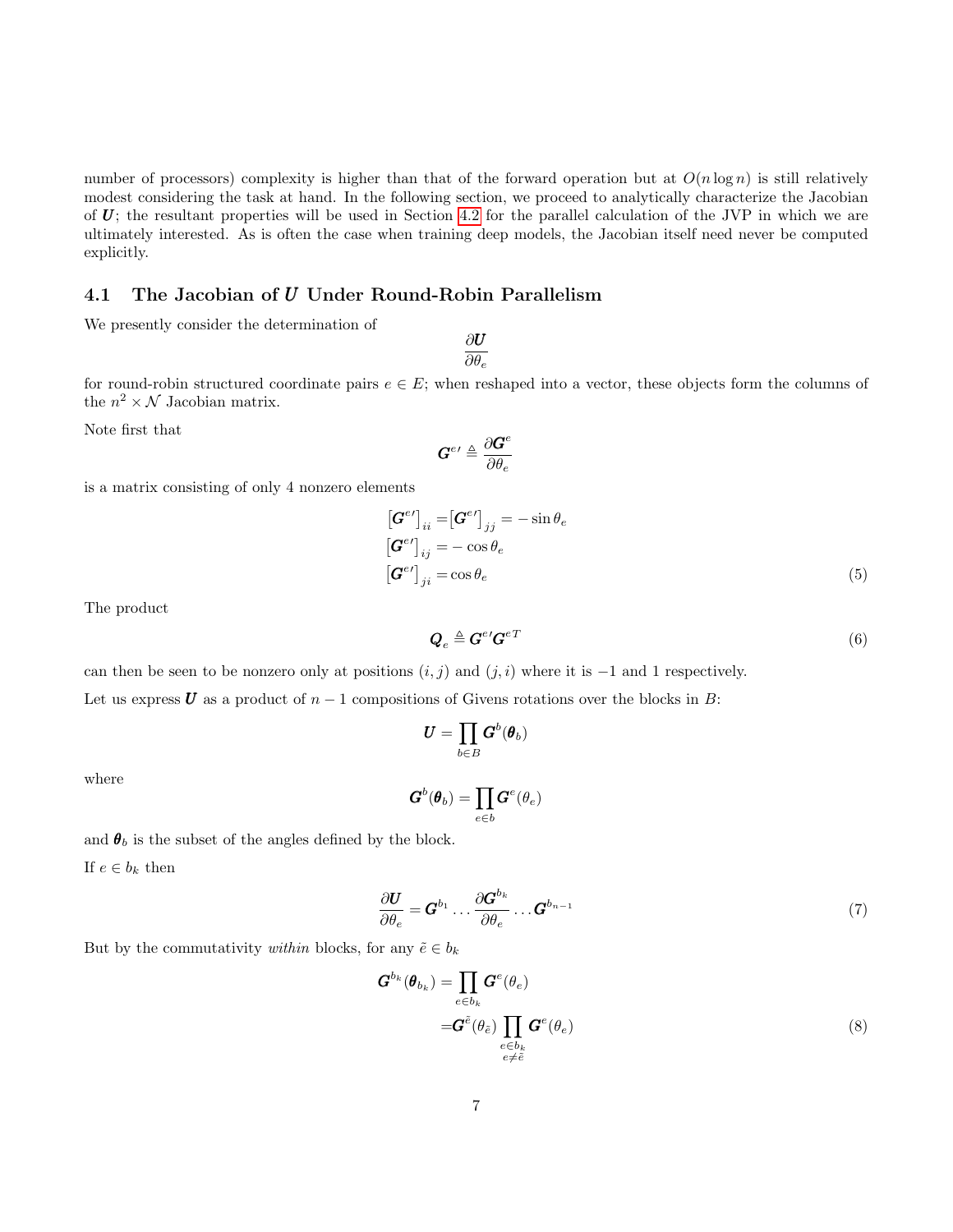Hence

$$
\frac{\partial \boldsymbol{G}^{b_k}}{\partial \theta_{\tilde{e}}} = \frac{\partial \boldsymbol{G}^{\tilde{e}}}{\partial \theta_{\tilde{e}}} \prod_{\substack{e \in b_k \\ e \neq \tilde{e}}} \boldsymbol{G}^e
$$
\n
$$
= \frac{\partial \boldsymbol{G}^{\tilde{e}}}{\partial \theta_{\tilde{e}}} \boldsymbol{G}^{\tilde{e}T} \boldsymbol{G}^{b_k} \tag{9}
$$

where the second equality expresses removal of the rotation corresponding to  $\tilde{e}$  from the block's joint operation. Using the definition [\(6\)](#page-6-0) we therefore have for  $\tilde{e} \in b_k$ 

<span id="page-7-0"></span>
$$
\frac{\partial \boldsymbol{G}^{b_k}}{\partial \theta_{\tilde{e}}} = \boldsymbol{Q}_{\tilde{e}} \boldsymbol{G}^{b_k} \tag{10}
$$

This will be used to recursively "evaluate"  $\frac{\partial U}{\partial \theta_e}$  for all  $\theta_e$ ; the quotation marks are to again emphasize that we do not literally carry out this computation, but need its form to efficiently define the JVP. We define the running matrix products:

$$
\boldsymbol{U}^{1:k} \triangleq \prod_{b \in b_1, \dots, b_k} \boldsymbol{G}^b
$$
\n
$$
\boldsymbol{U}^{k:n-1} \triangleq \prod_{b \in b_k, \dots, b_{n-1}} \boldsymbol{G}^b
$$
\n(11)

From [\(7\)](#page-6-1) and [\(10\)](#page-7-0) we thus have for  $e \in b_k$ 

$$
\frac{\partial \boldsymbol{U}}{\partial \theta_e} = \boldsymbol{U}^{1:k-1} \boldsymbol{Q}_e \boldsymbol{U}^{k:n-1}
$$

An essential aspect in the parallel computation of  $\frac{\partial U}{\partial \theta}$  for all e in a block is the fact that in-place updates of  $\bm{U}^{1:k-1}$  and  $\partial \theta_e$  $U^{k:n-1}$  can be readily parallelized from one step to the next. More precisely, let  $U^{\text{fwd}}$  and  $U^{\text{bck}}$  be matrices storing, respectively,  $U^{1:k-1}$  and  $U^{k:n-1}$  at sequential step k; these matrices can be quickly modified from their values at step  $k+1$ , when they represented  $\boldsymbol{U}^{1:k}$  and  $\boldsymbol{U}^{k+1:n-1}$  respectively. This is because updating  $\boldsymbol{U}^{bck}$  involves pre-multiplying it by  $G^{b_k}$  to include the effect of the rotations in the block while updating  $U^{\text{fwd}}$  involves post-multiplying it by  $G^{b_k T}$ to remove the effect of the block's rotations. Due to the round-robin imposed independence of the coordinate pairs within a block, these operations can be performed in parallel on the relevant rows of  $U^{\text{bck}}$  and columns of  $U^{\text{fwd}}$ . When  $U^{\text{fwd}}$  is initialized to U as determined in the forward computation and  $U^{\text{bck}}$  is set to identity, the parallel procedure for their updates takes place in completely analogous fashion to that of the forward computation.

We are finally ready to describe evaluating the derivative of U; having suitably updated  $U^{\text{fwd}}$  and  $U^{\text{bck}}$  at step k, we require for all  $e \in b_k$ 

<span id="page-7-1"></span>
$$
\frac{\partial U}{\partial \theta_e} = U^{\text{fwd}} Q_e U^{\text{bck}} \tag{12}
$$

Let

$$
\boldsymbol{U}^{\text{fwd}} = \begin{bmatrix} \boldsymbol{u}_1 & \boldsymbol{u}_2 & \dots & \boldsymbol{u}_n \end{bmatrix}
$$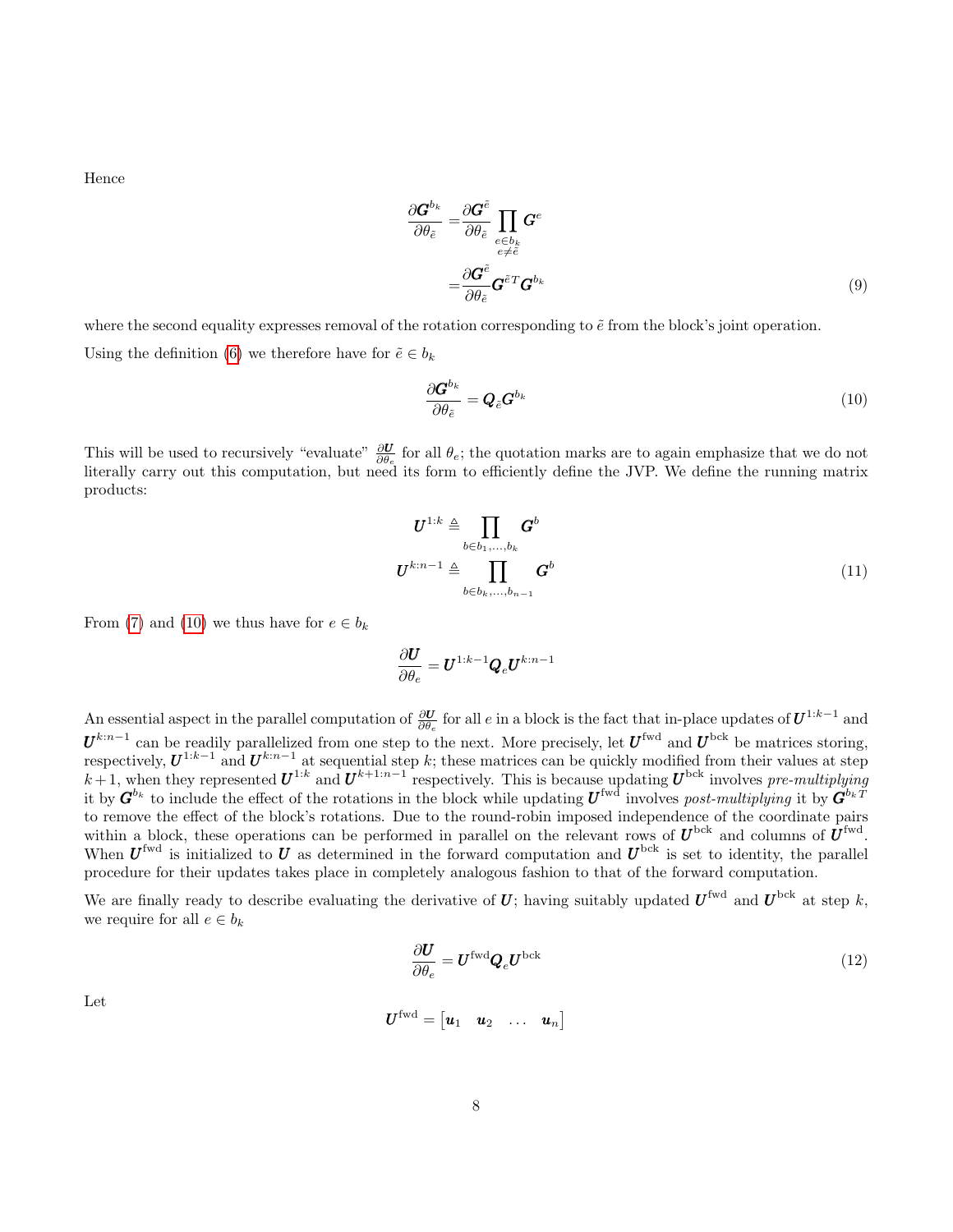and

$$
\boldsymbol{U}^{\text{bck}}=\begin{bmatrix} \boldsymbol{v}_1^T \\ \boldsymbol{v}_2^T \\ \vdots \\ \boldsymbol{v}_n^T \end{bmatrix}
$$

From the fact that  $\mathbf{Q}_e$  is  $-1$  at  $(i, j)$ , 1 at  $(j, i)$ , and zero everywhere else it can be shown that [\(12\)](#page-7-1) reduces to

<span id="page-8-1"></span>
$$
\frac{\partial \mathbf{U}}{\partial \theta_e} = \mathbf{u}_j \mathbf{v}_i^T - \mathbf{u}_i \mathbf{v}_j^T
$$
 (13)

In other words, the derivatives of  $U$  with respect to the coordinate pairs within a block are rank-2 matrices constructed from independent columns and rows of  $U^{\text{fwd}}$  and  $U^{\text{bck}}$  respectively, which are *fixed for the block*. Hence if we were actually interested in computing the Jacobian of  $U$  the "columns" corresponding to  $\theta_{b_k}$  would in principle be computable in parallel. It turns out that the structure we have exposed carries over to the more relevant problem of JVP computation, to which we now turn.

#### <span id="page-8-0"></span>4.2 Computing the Gradient

The automatic differentiation procedure is assumed to provide the gradient of the loss with respect to the outputs of the function  $U(\theta)$ , here assumed to be structured as an  $n \times n$  matrix

$$
\boldsymbol{\Gamma} \triangleq \frac{\partial \mathcal{L}}{\partial \boldsymbol{U}} = \begin{bmatrix} \boldsymbol{g}_1^T \\ \boldsymbol{g}_2^T \\ \vdots \\ \boldsymbol{g}_n^T \end{bmatrix}
$$

Suppose now that we are at block  $b_k$ ; let

$$
\frac{\partial \boldsymbol{U}}{\partial \theta_e} = \begin{bmatrix} \boldsymbol{c}^{e\,T}_{1} \\ \boldsymbol{c}^{e\,T}_{2} \\ \vdots \\ \boldsymbol{c}^{e\,T}_{n} \end{bmatrix}
$$

From the property [\(13\)](#page-8-1) obtained in the previous section, we see that the  $l<sup>th</sup>$  row vector of the partial matrix is given by

$$
\boldsymbol{c}^{eT}_{l} = u_{jl}\boldsymbol{v}^{T}_{i} - u_{il}\boldsymbol{v}^{T}_{j}
$$

For the purpose of the deriving the JVP it is convenient to conceptually reshape the matrix  $U$  into a vector whose elements correspond to those of  $U$  in row-major order. In that representation, the *column* of the Jacobian

$$
\frac{\partial U}{\partial \boldsymbol{\theta}}
$$

 $\lceil$  $\overline{1}$  $\overline{1}$  $\overline{1}$  $\overline{1}$ 

c e  $\bm{c}^e_2$ . . . c e n 1  $\overline{1}$  $\overline{1}$  $\overline{1}$  $\overline{1}$ 

corresponding to  $\theta_e$  is simply the length  $n^2$  vector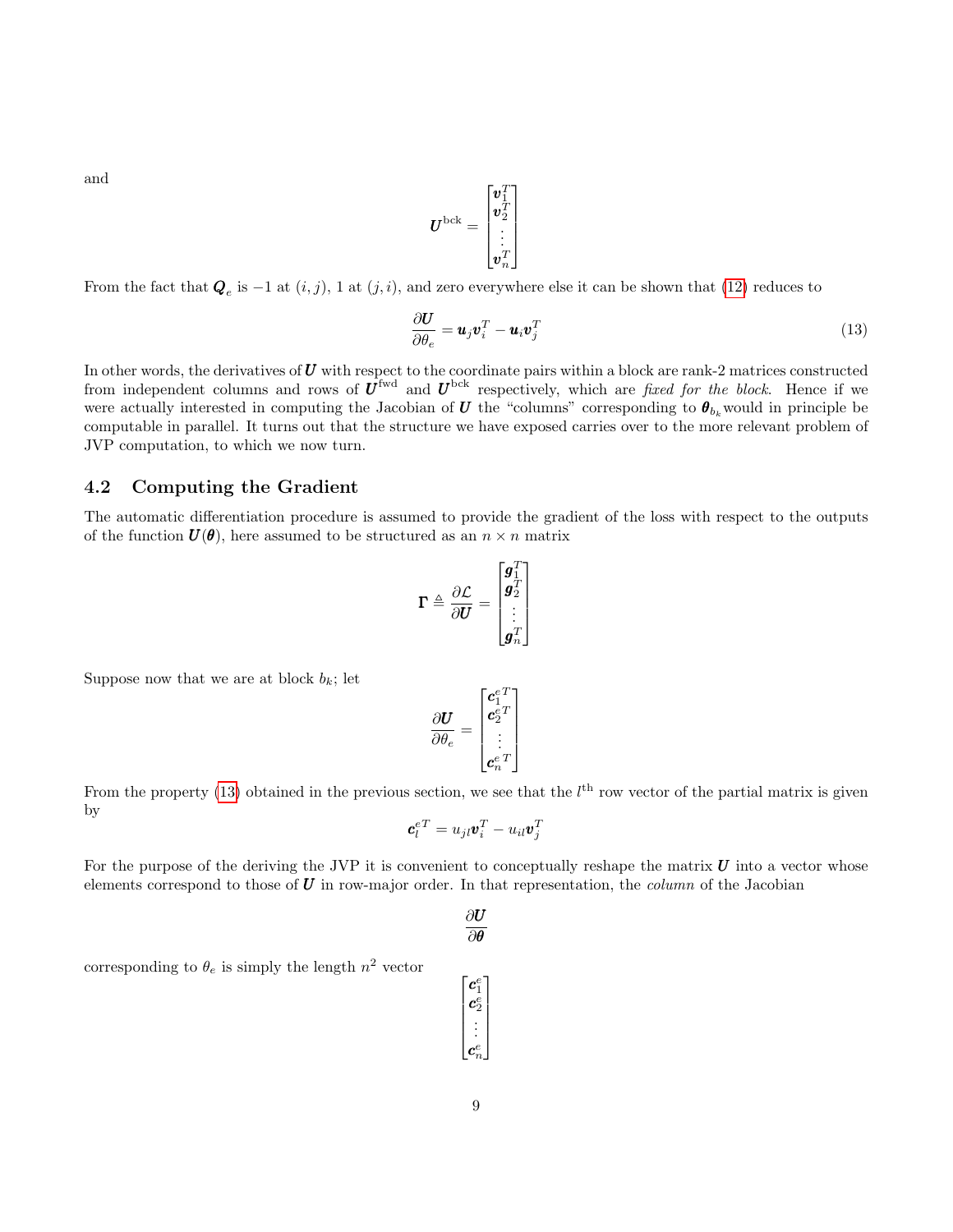while  $\Gamma$  is reshaped to

so that the JVP yields the following loss gradient component with respect to  $\theta_e$ .

$$
\frac{\partial \mathcal{L}}{\partial \theta_e} = \begin{bmatrix} \mathbf{c}_1^{eT} & \mathbf{c}_2^{eT} & \dots & \mathbf{c}_n^{eT} \end{bmatrix} \begin{bmatrix} \mathbf{g}_1 \\ \mathbf{g}_2 \\ \vdots \\ \mathbf{g}_n \end{bmatrix}
$$

$$
= \sum_{l=1}^n u_{jl} \mathbf{v}_i^T \mathbf{g}_l - \sum_{l=1}^n u_{il} \mathbf{v}_j^T \mathbf{g}_l
$$
(14)

Finally, defining the matrix  $M$  to be

$$
\boldsymbol{M} \triangleq \begin{bmatrix} \boldsymbol{v}_1^T \\ \boldsymbol{v}_2^T \\ \vdots \\ \boldsymbol{v}_n^T \end{bmatrix} \begin{bmatrix} \boldsymbol{g}_1 & \boldsymbol{g}_2 & \dots & \boldsymbol{g}_n \end{bmatrix} \\ = \boldsymbol{U}^{\text{bck}} \boldsymbol{\Gamma}^T
$$
\n(15)

we rewrite [\(14\)](#page-9-0) to obtain the key expression for the gradient of  $\mathcal L$  with respect to  $\theta_e$  with  $e = (i, j)$ 

<span id="page-9-1"></span>
$$
\frac{\partial \mathcal{L}}{\partial \theta_e} = \mathbf{M}_{i:} \mathbf{u}_j - \mathbf{M}_{j:} \mathbf{u}_i
$$
\n(16)

We now discuss parallel evaluation of these gradient components for all  $e \in b_k$ . In the previous section, we discussed how  $U^{\text{fwd}}$  and  $U^{\text{fck}}$  could both be efficiently modified in place over the sequence of blocks. In the context of computing the JVP however, we observe that while  $U^{\text{fwd}}$  is still required (its columns  $\{u_l\}$  appear in [\(16\)](#page-9-1)), we now longer require explicit access to  $U^{\text{bck}}$ , but only to the matrix M corresponding the product of  $U^{\text{bck}}$  with the upstream loss gradient  $\Gamma$  (transposed). Fortunately it is also efficient to compute using precisely the same idea employed for  $U^{\text{bck}}$  itself; from the definition of  $M$  it is apparent that the only required modification is to commence the update recursion with  $\mathbf{\Gamma}^T$  instead of an identity matrix.

 $\int g_1$ 

1

<span id="page-9-0"></span>

  $\boldsymbol{g}_2$ . . .  $\boldsymbol{g}_n$ 

Once **M** and  $\boldsymbol{U}^{\text{fwd}}$  have been updated for block  $b_k$ , the parallel method for simultaneously evaluating  $\frac{\partial \mathcal{L}}{\partial \theta_e}$  for  $e \in b_k$ can be fully described. Suppose **A** is a temporary  $n/2 \times n$  matrix, which need only be allocated once at the outset. Each coordinate pair  $e \in b_k$  is mapped to a row of A. Let  $m(e)$  define this mapping, an example of which in a GPU context is the index in the computational grid of the block processing coordinate pair  $e$ . Parallel threads first assign the rows of **A** such that if coordinate pair e maps to row m, then for  $l \in \{1, ..., n\}$ 

$$
A_{ml} \leftarrow M_{il}u_{lj} - M_{jl}u_{li}
$$

Note that this computation and assignment again costs a small, constant number of arithmetic operations and requires accesses to independent memory regions. The gradient of the loss with respect to  $\bm{\theta}_{b_k}$  is finally obtained via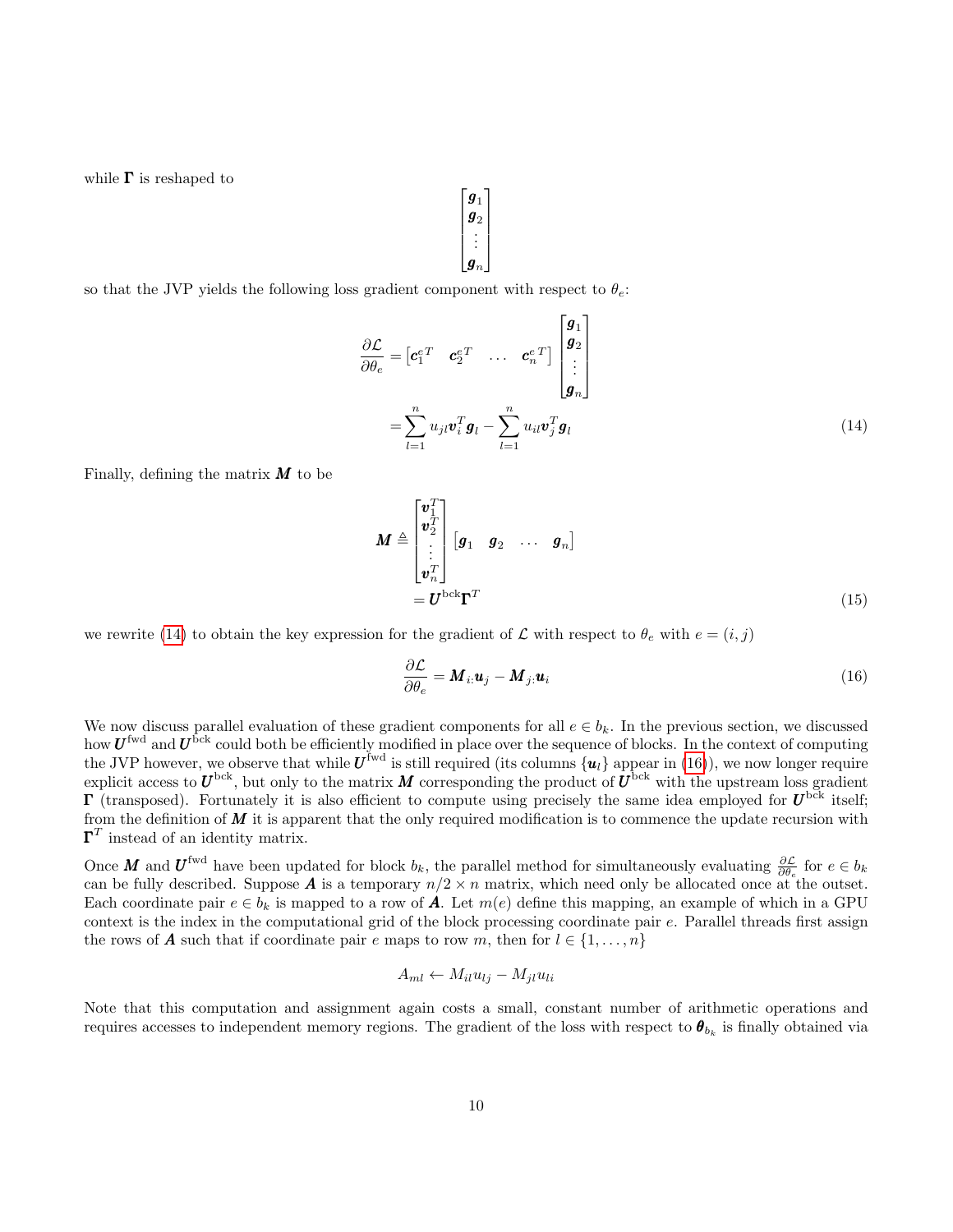the reduction operation of summing the rows of  $A$ , or equivalently multiplying  $A$  by a vector of ones, the result of which is assigned to the relevant storage of the gradient.

$$
\frac{d \leftarrow A1_n}{\partial \theta_e} \leftarrow d_{m(e)} \tag{17}
$$

This reduction step is the only component of either the forward or backward algorithms in which the strict independence of memory regions accessed by parallel threads is broken. Consisting of  $n/2$  parallel summations of length n vectors, its parallel step complexity is  $O(\log n)$ , and eliciting its best practical performance takes considerable care. Fortunately, this ubiquitous task has been the subject of much thought and craftsmanship(e.g. [\[5\]](#page-13-4)) and has inspired optimized implementations(e.g. [\[12\]](#page-14-12)) on which we can rely.

The overall procedure is presented in Algorithm [3,](#page-11-0) from which it can be seen that the sequential iteration over the  $n-1$  blocks yields a parallel time of  $O(n \log n)$ . We note that extension to odd n is straightforward by augmenting with an inactive dimension, analogously to how it was described in the forward stage.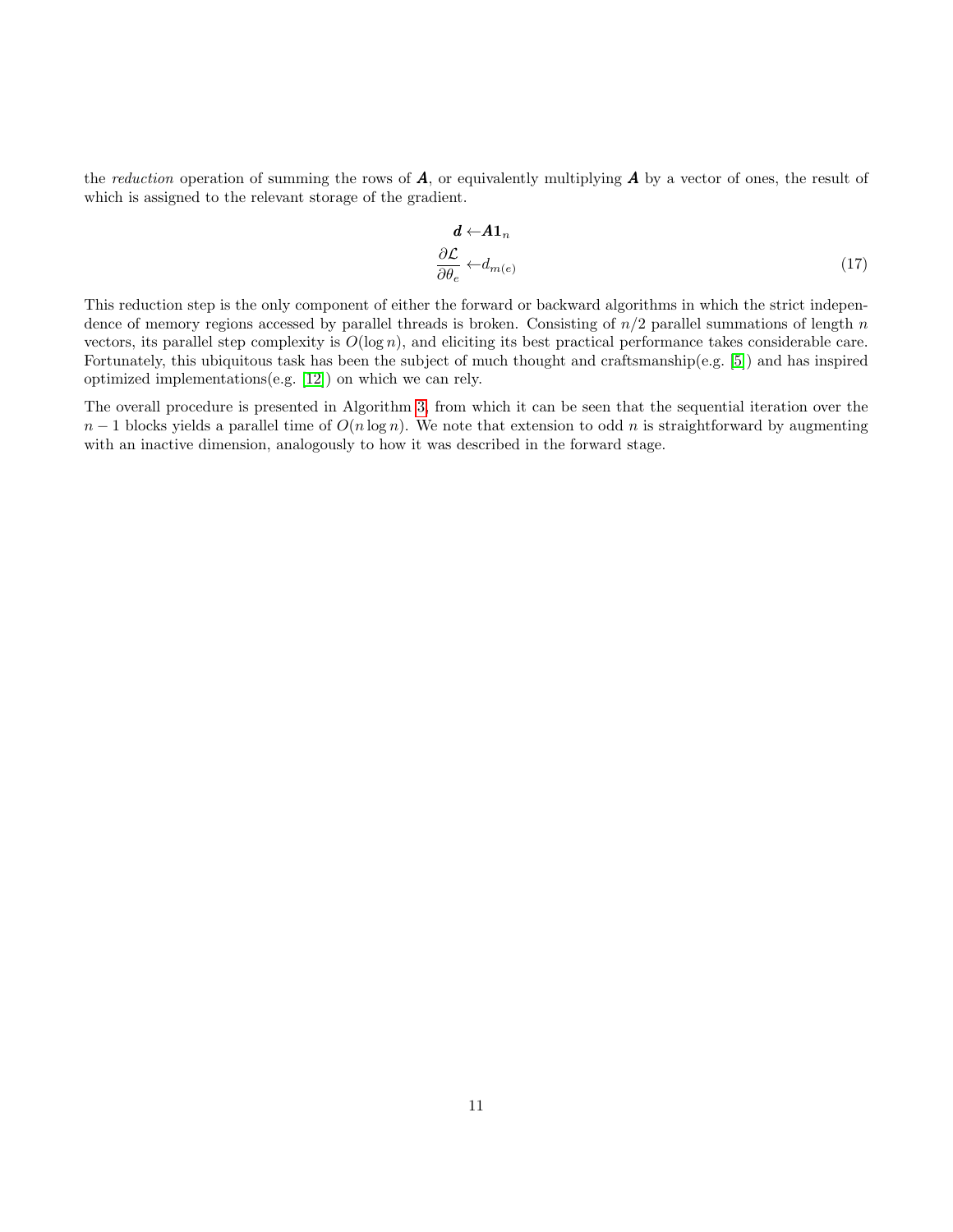<span id="page-11-0"></span>Algorithm 3 Parallel JVP

Input: Block sequence  $B = (b_1, \ldots, b_{n-1})$  such that E is round-robin Parametrizing angles  $\boldsymbol{\theta} = (\theta_{e_1}, \dots, \theta_{e_N})$  $U$  computed by Forward Algorithm [2](#page-4-0) Loss gradient with respect to outputs  $\Gamma$ Output: Loss gradient with respect to parameters:  $\frac{\partial \mathcal{L}}{\partial \theta}$ Initialize:  $\boldsymbol{U}^{\text{fwd}} \leftarrow \boldsymbol{U}$  $\boldsymbol{M} \leftarrow \boldsymbol{\Gamma}^T$  $\boldsymbol{A} \leftarrow \text{empty } N/2 \times N \text{ matrix}$ for  $b \in$  reversed(B) do for  $e \in b$  do  $\Box$  Parallel  $\boldsymbol{U}^{\text{fwd}}$  update:  $O(1)$  $(i, j) \leftarrow e$  $\boldsymbol{c}_i \leftarrow \cos \theta_{ij} \boldsymbol{U}_{:i}^{\text{fwd}} - \sin \theta_{ij} \boldsymbol{U}_{:j}^{\text{fwd}}$  $\boldsymbol{c}_j \leftarrow \sin \theta_{ij} \boldsymbol{U}_{:i}^{\text{fwd}} + \cos \theta_{ij} \boldsymbol{U}_{:j}^{\text{fwd}}$  $\boldsymbol{U}_{;i}^{\text{fwd}} \leftarrow \boldsymbol{c}_i$  $\boldsymbol{U}_{:j}^{\text{fwd}} \leftarrow \boldsymbol{c}_j$ end for Synchronize for  $e \in b$  do  $\Rightarrow$  Parallel M update:  $O(1)$  $(i, j) \leftarrow e$  $r_i \leftarrow \cos \theta_{ij} M_{i:} - \sin \theta_{ij} M_{j:}$  $r_j \leftarrow \sin \theta_{ij} M_{i:} + \cos \theta_{ij} M_{j:}$  $\check{\bm{M}}_{i,:} \leftarrow \bm{r}_i$  $\boldsymbol{M}_{j,:} \leftarrow \boldsymbol{r}_j$ end for Synchronize for  $e \in b$  do  $\Box$  Parallel A assignment:  $O(1)$  $(i, j) \leftarrow e$  $m \leftarrow m(e)$ for  $l \in \{0, \ldots, n-1\}$  do  $\Box$  Parallel  $A_{ml} \leftarrow M_{il}u_{lj} - M_{jl}u_{li}$ end for end for Synchronize  $d \leftarrow A1_n$ <br>  $\triangleright$  Sum rows of  $A: O(\log n)$ <br>  $\triangleright$  Parallel JVP assignment:  $O(1)$  $\triangleright$  Parallel JVP assignment:  $O(1)$  $(i, j) \leftarrow e$  $m \leftarrow m(e)$  $\frac{\partial \mathcal{L}}{\partial \theta_e} \leftarrow d_m$ end for end for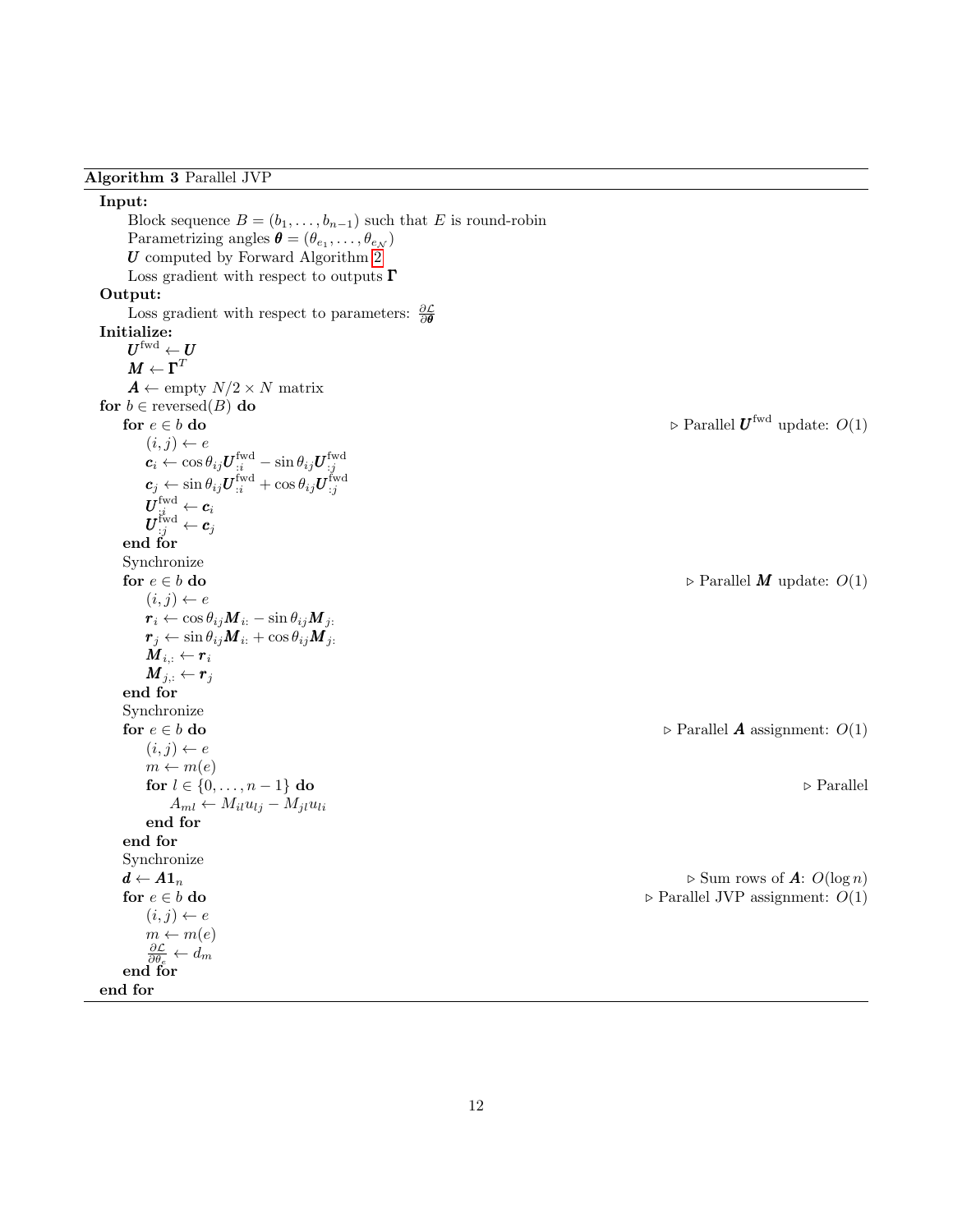<span id="page-12-2"></span>

Figure 2: Timing results (in milliseconds) for sequential versus GPU-parallel computation of the forward construction (left) and gradient computation (right) with respect to orthogonal matrices whose size is on the x-axes. See text for discussion.

### <span id="page-12-0"></span>5 Restricting the Parametrization

For some tasks, e.g. dimensionality reduction and generative modeling, it is necessary to learn over certain restrictions of the class of orthogonal matrices. Of particular interest is the ability to specify a subset of coordinates such that no rotations corresponding to the subset's coordinate pairs are performed. Without loss of generality, for integer  $m \leq n-1$  let  $\mathcal{S} = (0, \ldots, m-1), \overline{\mathcal{S}} = (m, \ldots, n-1),$  and  $\kappa \triangleq n-m$ . We seek to represent the orthogonal matrices representable by all pairs of Givens rotations excluding those corresponding to the  $\kappa(\kappa-1)/2$  pairs in  $\overline{S}$ , or equivalently, to only apply the  $\mathcal{N} = mn - m(m+1)/2$  rotations equivalent to the remaining pairs. For example if  $n = 8$  and  $m = 4$ , the pairs  $\{(4, 5), (4, 6), (4, 7), (5, 6), (5, 7), (6, 7)\}$  are removed from the full set of 28 pairs leaving 22 free parameters. This restriction can be used as a tool to parametrize arbitrary  $m \times n$  matrices.

Determining an optimal blocking strategy striving to partition the pairs of interest into a minimum number of commutative blocks is still equivalent to finding an optimal edge-coloring, but now rather than being over the complete graph of n nodes, it is over a graph in which the first  $m$  nodes are adjacent to all other nodes and the last  $\kappa$  nodes are not connected to each other. We are not aware of prescriptions analogous to the circle method for constructing optimal colorings for this class of graphs, but we make the rather obvious point that the algorithm for the unrestricted case can still be used to yield  $n-1$  blocks, now no longer of size  $n/2$ . To effect this, the construction and gradient algorithms are adapted by augmenting the parallel loops with a condition to bypass all operations if  $i \geq m$ ; by convention  $i < j$  so the bypass condition is met when  $(i, j)$  is an excluded pair and that consequently  $\theta_{ij}$ is not a free parameter. Note that this does not increase the arithmetic operation count over the purely sequential computation. Further, if m scales linearly with n, that is  $m = \alpha n$  for some fixed  $\alpha \in (0, 1]$ , the total number of pairs  $\mathcal N$  remains  $O(n^2)$  and hence the parallel methods under this subspace-restricted block construction continue to yield the stated asymptotic speedups discussed earlier.

### <span id="page-12-1"></span>6 Results

This section will present numerical results illustrating the viability of the proposed parallelizations. Prior to turning to the details, a few remarks are in order. First, we emphasize that while we have opted for a GPU-centered implementation, the main objective of this work is not to advocate a particular computing paradigm but rather to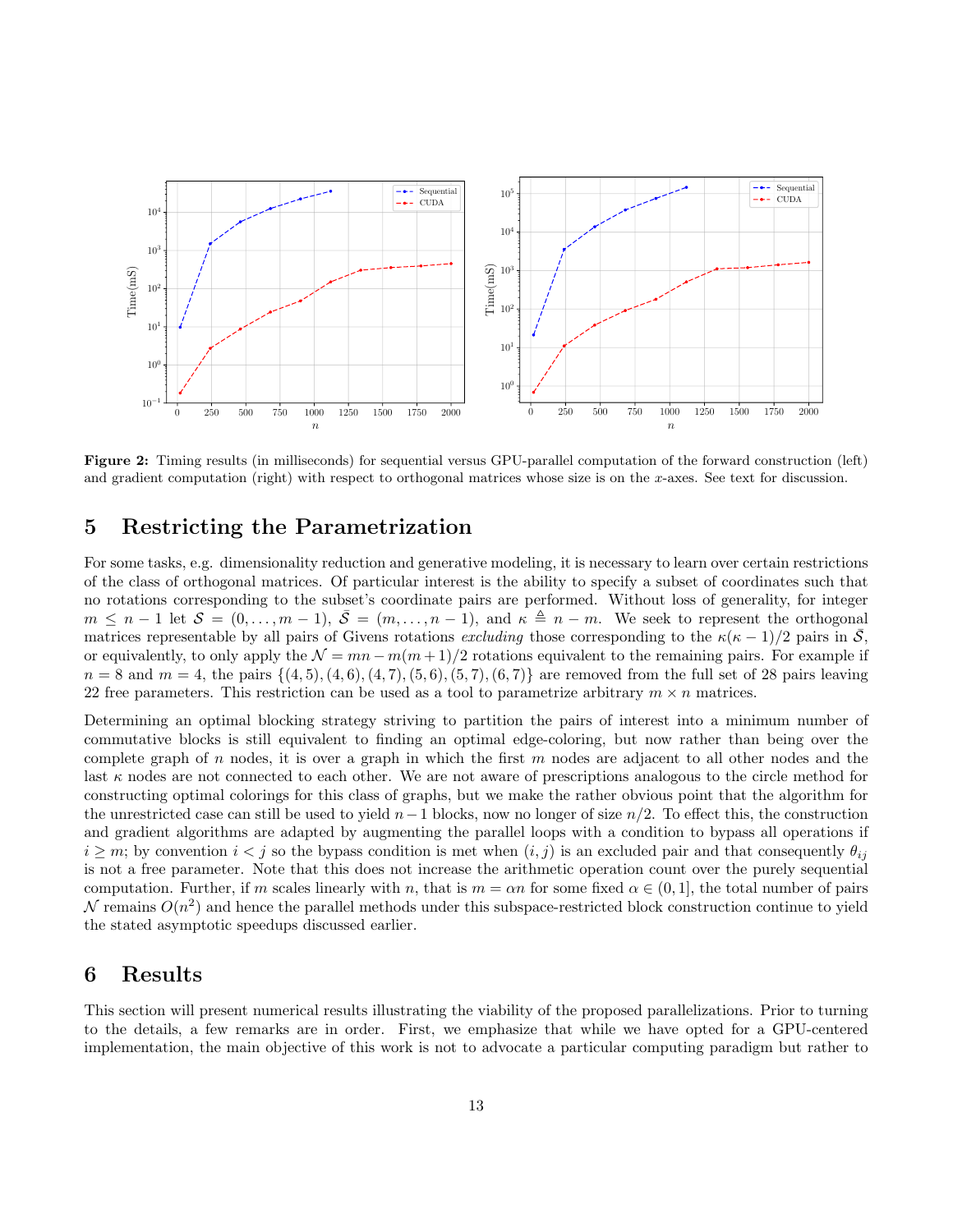generically expose the inherent parallelizability of forward and backpropagation under angle-parametrized orthogonal matrices. GPUs are appealing due to their suitability to processing large numbers of relatively independent operations such as those present in our round-robin block matrix updates, but in principle our construction can be leveraged in any parallel computing context, e.g. multi-core CPUs, etc.

Second, it is not within the scope of this paper to exhaustively run the gamut of low-level optimization techniques to tease out the best possible performance; though clearly essential for practical adoption of the algorithm at scale, this will be left to later work. Our current proof-of-concept aim is more modest: we will compare the times taken by a sequential but reasonably efficient single-threaded CPU-centered implementation against a GPU variant instantiating the ideas in this paper. The experiments serve mostly as preliminary evidence that the promised parallel speedups appear to be real and not hindered by some unforeseen roadblock.

Both algorithms were implemented as extensions to the PyTorch Library [\[15\]](#page-14-13). The CPU version was written in C++, striving for efficiency by leveraging optimized tensor operations implemented in PyTorch's ATen library when possible, and needless to say, by exploiting the sparsity structure of Givens rotations (i.e. a Givens matrix only acted on the relevant pair of rows of the operand and was most certainly not implemented as multiplication by a full  $n \times n$  matrix). The GPU variant implemented the parallel operations with customized CUDA kernels (except for the backward step's reduction, which used ATen's summation function) and were called from sequential C++ code iterating over the  $n - 1$  blocks partitioning the round-robin sequence.

The CPU code was run on an Intel Xeon E5-2690 processor while the GPU runs used an Nvidia Tesla K80, hardly a state-of-the-art device at the time of writing; our aim was to measure the average time (in milliseconds) taken by each device over 50 runs of the forward and backward algorithms as a function of matrix dimension n. Due to the excessive time consumed by the backward stage, the sequential method only considered matrices up to size  $n = 1120$ while those on the GPU were allowed to be as large as  $n = 2000$ . The timing for the GPU did not consider the latency of uploading parameters  $\theta$  onto the device, which should only occur once in a training context.

Results of the computations are shown in Figure [2](#page-12-2) with the forward and backward times appearing in the left and right plots respectively, where we see that for our most likely suboptimized CUDA implementation, the speedups for both stages using the parallelizations described in this paper measure in the hundreds, strongly suggesting that a serious undertaking to engineer the code is in order, and may have positive impact on the efficiency of training RNNs and broad classes of generative models used in machine learning today.

### Acknowledgements

FH is indebted to Stephen Jordan, Rishit Sheth, and Brad Lackey for valuable discussions and feedback.

### References

- <span id="page-13-0"></span>[1] ARJOVSKY, M., SHAH, A., AND BENGIO, Y. Unitary evolution recurrent neural networks. In *International* Conference on Machine Learning (2016), PMLR, pp. 1120–1128.
- <span id="page-13-3"></span>[2] Baranyai, Z. On the factorization of the complete uniform hypergraphs. Infinite and finite sets (1974).
- <span id="page-13-2"></span>[3] Clements, W. R., Humphreys, P. C., Metcalf, B. J., Kolthammer, W. S., and Walmsley, I. A. Optimal design for universal multiport interferometers. Optica 3, 12 (2016), 1460–1465.
- <span id="page-13-1"></span>[4] HARANDI, M., AND FERNANDO, B. Generalized backpropagation, Étude de cas: Orthogonality.  $arXiv$  preprint arXiv:1611.05927 (2016).
- <span id="page-13-4"></span>[5] HARRIS, M., ET AL. Optimizing parallel reduction in CUDA. Nvidia developer technology 2, 4 (2007), 1–39.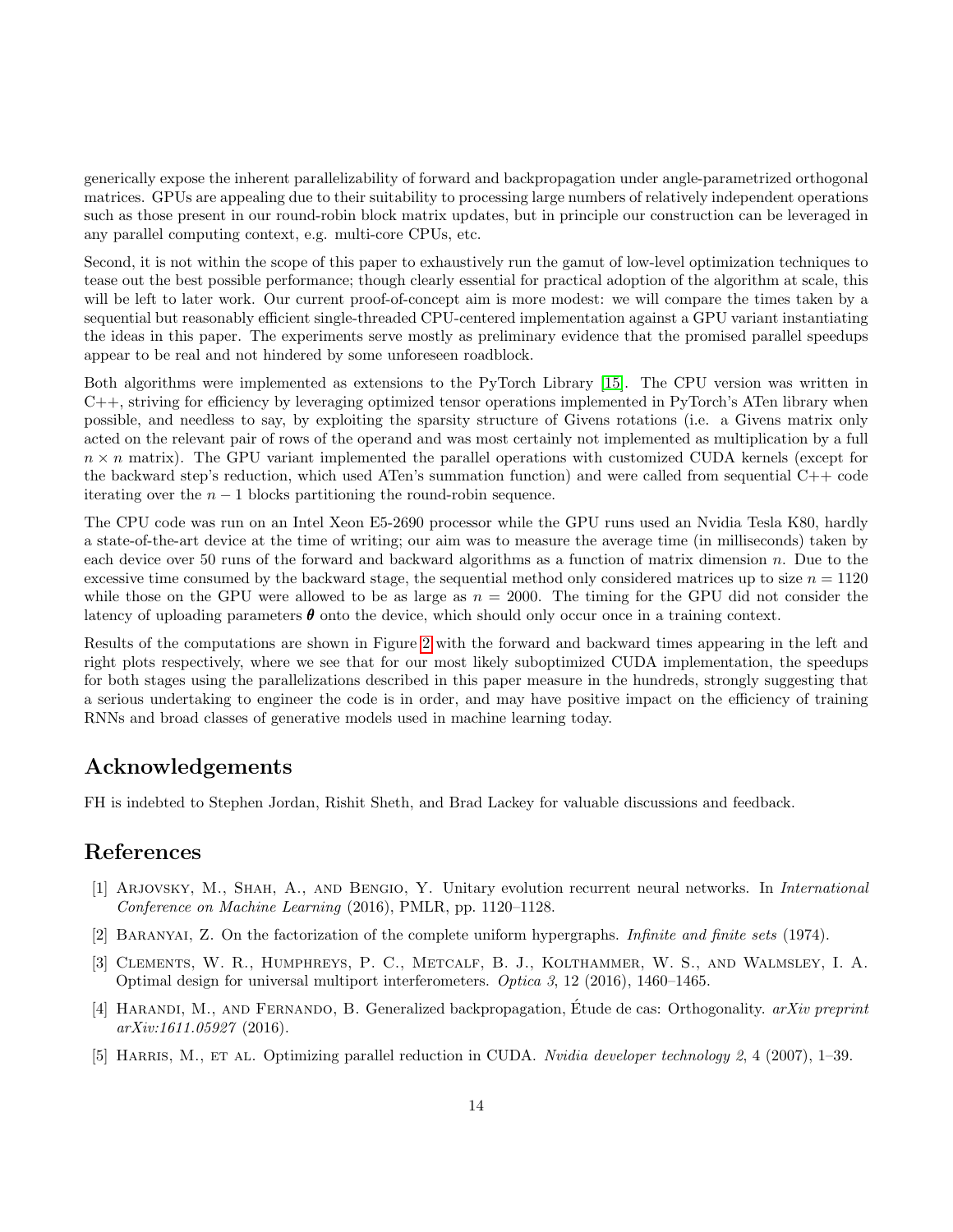- <span id="page-14-1"></span>[6] Huang, L., Liu, X., Lang, B., Yu, A., Wang, Y., and Li, B. Orthogonal weight normalization: Solution to optimization over multiple dependent Stiefel manifolds in deep neural networks. In Proceedings of the AAAI Conference on Artificial Intelligence (2018), vol. 32.
- <span id="page-14-7"></span>[7] JING, L., SHEN, Y., DUBCEK, T., PEURIFOY, J., SKIRLO, S., LECUN, Y., TEGMARK, M., AND SOLJAČIĆ, M. Tunable efficient unitary neural networks (EUNN) and their application to RNNs. In International Conference on Machine Learning (2017), PMLR, pp. 1733–1741.
- <span id="page-14-10"></span>[8] Kirkman, T. P. On a problem in combinations. Cambridge and Dublin Mathematical Journal 2 (1847), 191–204.
- <span id="page-14-5"></span>[9] Lezcano-Casado, M., and Martınez-Rubio, D. Cheap orthogonal constraints in neural networks: A simple parametrization of the orthogonal and unitary group. In International Conference on Machine Learning (2019), PMLR, pp. 3794–3803.
- <span id="page-14-8"></span>[10] Mathieu, M., and LeCun, Y. Fast approximation of rotations and Hessian matrices. arXiv preprint  $arXiv:1404.7195$  (2014).
- <span id="page-14-11"></span>[11] NVIDIA, Vingelmann, P., and Fitzek, F. H. CUDA, release: 10.2.89, 2020.
- <span id="page-14-12"></span>[12] Nvidia Corporation. cuBLAS. <https://developer.nvidia.com/cublas>. Accessed: 2021-03-11.
- <span id="page-14-0"></span>[13] OZAY, M., AND OKATANI, T. Optimization on submanifolds of convolution kernels in CNNs. arXiv preprint arXiv:1610.07008 (2016).
- <span id="page-14-3"></span>[14] Papamakarios, G., Nalisnick, E., Rezende, D. J., Mohamed, S., and Lakshminarayanan, B. Normalizing flows for probabilistic modeling and inference.  $arXiv$  preprint  $arXiv:1912.02762$  (2019).
- <span id="page-14-13"></span>[15] Paszke, A., Gross, S., Massa, F., Lerer, A., Bradbury, J., Chanan, G., Killeen, T., Lin, Z., Gimelshein, N., Antiga, L., et al. PyTorch: An imperative style, high-performance deep learning library. arXiv preprint arXiv:1912.01703 (2019).
- <span id="page-14-6"></span>[16] Reck, M., Zeilinger, A., Bernstein, H. J., and Bertani, P. Experimental realization of any discrete unitary operator. Physical review letters 73, 1 (1994), 58.
- <span id="page-14-2"></span>[17] REZENDE, D., AND MOHAMED, S. Variational inference with normalizing flows. In *International Conference* on Machine Learning (2015), PMLR, pp. 1530–1538.
- <span id="page-14-4"></span>[18] Wisdom, S., Powers, T., Hershey, J. R., Roux, J. L., and Atlas, L. Full-capacity unitary recurrent neural networks. *arXiv preprint arXiv:1611.00035* (2016).

# <span id="page-14-9"></span>Appendix A Adaptations to  $U(n)$

Extension of this paper's parallelization to the group of unitary matrices  $U(n)$  is in principle straightforward; extra costs arise due to the need to handle the complex phase parameters but the overall complexity is essentially unchanged. In this appendix, we describe the extended parametrization involving complex phase factors(e.g. [\[3\]](#page-13-2)), present the constructive algorithm, and describe computation of the derivatives within a block with respect to both the rotation and the phase angle parameters.

Given a coordinate pair sequence E, an elementary rotation associated with pair  $e = (i, j)$  with  $i < j$  is  $\mathbf{G}^e(\theta_e, \phi_e)$ ,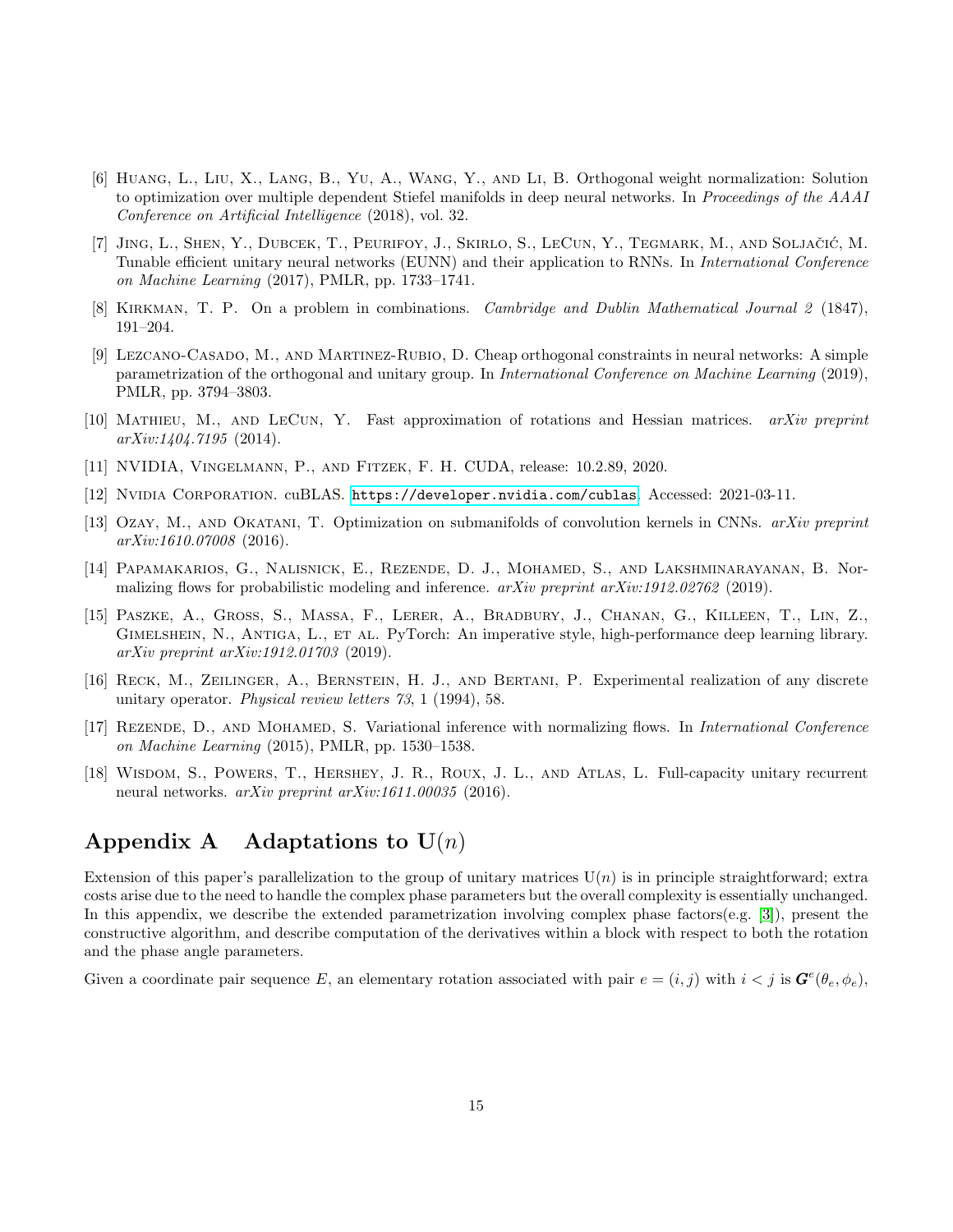where

$$
G_{ii}^{e} = G_{jj}^{e} = e^{\iota \phi_{ij}} \cos \theta_{ij}
$$
  
\n
$$
G_{ij}^{e} = -\sin \theta_{ij}
$$
  
\n
$$
G_{ji}^{e} = e^{\iota \phi_{ij}} \sin \theta_{ij}
$$
  
\n
$$
G_{ll}^{e} = 1 \text{ if } l \neq i, l \neq j
$$
\n(18)

and zero everywhere else; the *phase* parameters  $\boldsymbol{\phi} = (\phi_{e_1}, \dots, \phi_{e_N})$  now contribute complex *phase factors*  $\{e^{i\phi_e}\}$  to the rotations. It should be clear that for given round-robin E and parameters  $\theta$ ,  $\phi$ , the structure of the parallel forward construction of  $U$  as defined in Equation [2](#page-2-2) is unaltered; for completeness, it is presented in Algorithm [4.](#page-15-0)

<span id="page-15-0"></span>Algorithm 4 Parallel Forward  $U \in U(n)$ 

Input: Block sequence  $B = (b_1, \ldots, b_{n-1})$  such that E is round-robin Parametrizing angles  $\boldsymbol{\theta} = (\theta_{e_1}, \dots, \theta_{e_N})$ Parametrizing phase angles  $\boldsymbol{\phi} = (\phi_{e_1}, \dots, \phi_{e_N})$ Output:  $\boldsymbol{U}(\boldsymbol{\theta})$  $\boldsymbol{U} \leftarrow \boldsymbol{I}_n$ for  $b \in$  reversed $(B)$  do for  $e \in b$  do . This block is fully parallel  $(i, j) \leftarrow e$  $\boldsymbol{r}_i \leftarrow e^{\iota \phi_{ij}} \cos \theta_{ij} \boldsymbol{U}_{i:} - \sin \theta_{ij} \boldsymbol{U}_{j:}$  $\boldsymbol{r}_j \leftarrow e^{\iota \phi_{ij}} \sin \theta_{ij} \boldsymbol{U}_{i:} + \cos \theta_{ij} \boldsymbol{U}_{j:}$  $\boldsymbol{U}_{i:} \leftarrow \boldsymbol{r}_{i}$  $\overline{\boldsymbol{U}_j}$ :  $\leftarrow \overline{\boldsymbol{r}_j}$ end for Synchronize parallel operations

end for

Extending the backpropagation computation takes a bit more work. The matrix

 $\partial G^e$  $\partial \theta_e$ 

consists of 4 nonzero elements

$$
\left[\frac{\partial \mathbf{G}^e}{\partial \theta_e}\right]_{ii} = -e^{i\phi_e} \sin \theta_e
$$

$$
\left[\frac{\partial \mathbf{G}^e}{\partial \theta_e}\right]_{ij} = -\cos \theta_e
$$

$$
\left[\frac{\partial \mathbf{G}^e}{\partial \theta_e}\right]_{jj} = -\sin \theta_e
$$
\n
$$
\left[\frac{\partial \mathbf{G}^e}{\partial \theta_e}\right]_{ji} = e^{i\phi_e} \cos \theta_e
$$
\n(19)

while

 $\partial G^e$  $\overline{\partial \phi_e}$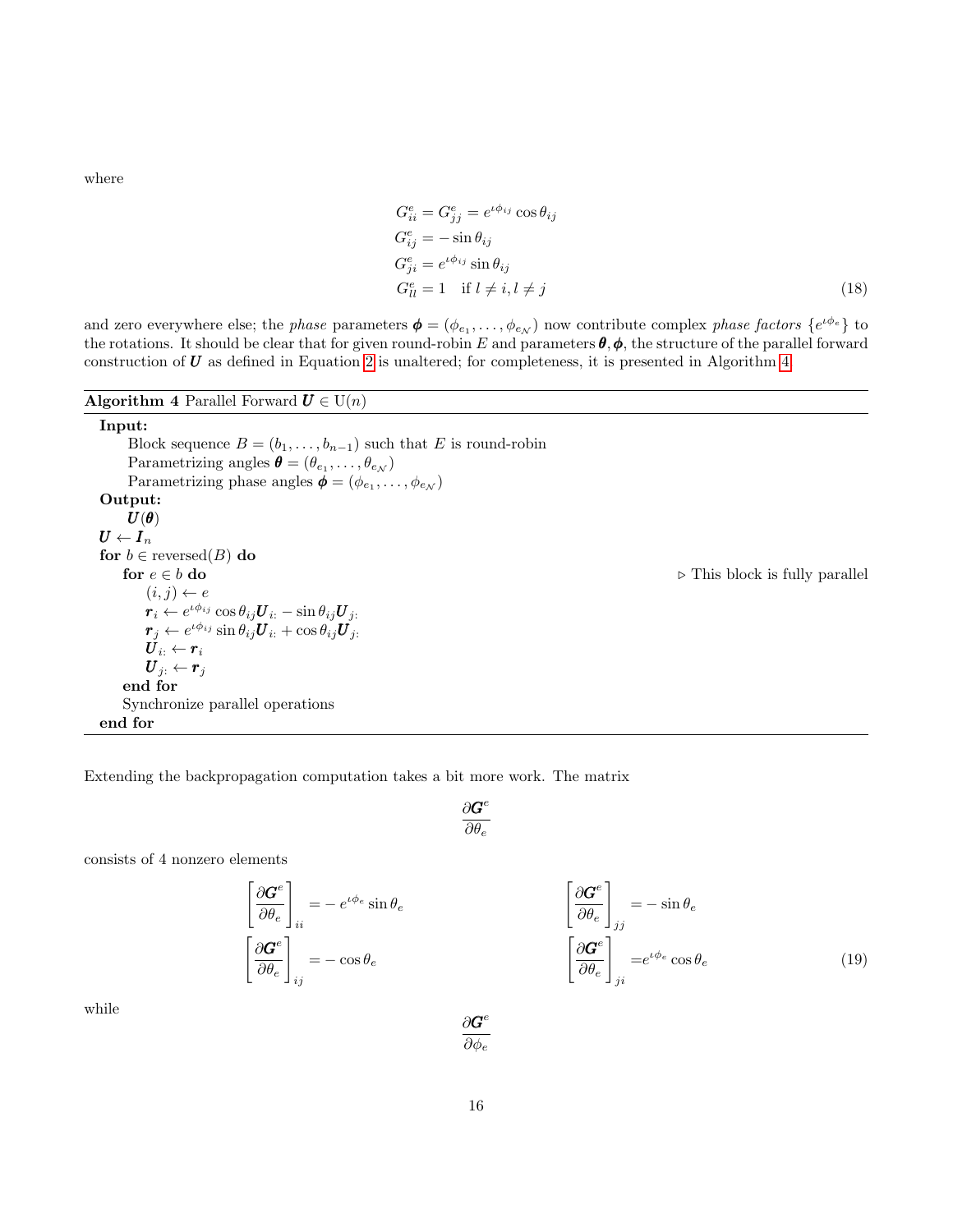possesses two nonzero elements

$$
\left[\frac{\partial \mathbf{G}^e}{\partial \phi_e}\right]_{ii} = i e^{i \phi_e} \cos \theta_e \qquad \qquad \left[\frac{\partial \mathbf{G}^e}{\partial \phi_e}\right]_{ji} = i e^{i \phi_e} \sin \theta_e \qquad (20)
$$

For block  $b_k$  and  $\tilde{e} \in b_k,$  commutativity implies that

$$
\frac{\partial \boldsymbol{G}^{b_k}}{\partial \theta_{\tilde{e}}} = \frac{\partial \boldsymbol{G}^{\tilde{e}}}{\partial \theta_{\tilde{e}}} \boldsymbol{G}^{\tilde{e}\dagger} \boldsymbol{G}^{b_k}
$$
\n
$$
\frac{\partial \boldsymbol{G}^{b_k}}{\partial \phi_{\tilde{e}}} = \frac{\partial \boldsymbol{G}^{\tilde{e}}}{\partial \phi_{\tilde{e}}} \boldsymbol{G}^{\tilde{e}\dagger} \boldsymbol{G}^{b_k}
$$
\n(21)

where † denotes the adjoint (conjugate/transpose) operation. Define

$$
Q_e \triangleq \frac{\partial \boldsymbol{G}^e}{\partial \theta_e} \boldsymbol{G}^{e\dagger}
$$
  

$$
\boldsymbol{P}_e \triangleq \frac{\partial \boldsymbol{G}^e}{\partial \phi_e} \boldsymbol{G}^{e\dagger}
$$
 (22)

Just as for the real case, the entries of  $\boldsymbol{Q}_{e}$  are only nonzero in two locations, namely

$$
\left[\mathbf{Q}_e\right]_{ij} = -1
$$
\n
$$
\left[\mathbf{Q}_e\right]_{ji} = 1
$$
\n(23)

while  $P_e$  has four (purely imaginary) nonzero entries:

$$
\begin{aligned}\n\left[\mathbf{P}_e\right]_{ii} &= \iota \cos^2 \theta_e \\
\left[\mathbf{P}_e\right]_{jj} &= \iota \sin^2 \theta_e \\
\left[\mathbf{P}_e\right]_{ij} &= \left[\mathbf{P}_e\right]_{ji} = \iota \sin \theta_e \cos \theta_e\n\end{aligned} \tag{24}
$$

At step k, again let  $\boldsymbol{U}^{\text{fwd}} = \boldsymbol{U}^{1:k-1}$  and  $\boldsymbol{U}^{\text{bck}} = \boldsymbol{U}^{k:n-1}$ , with

$$
\bm{U}^{\text{fwd}} = \left[\bm{u}_1\bm{u}_2\dots\bm{u}_n\right]
$$

and

$$
\boldsymbol{U}^{\text{bck}}=\begin{bmatrix} \boldsymbol{v}_1^\dagger \\ \boldsymbol{v}_2^\dagger \\ \vdots \\ \boldsymbol{v}_n^\dagger \end{bmatrix}
$$

Turning back to obtaining

$$
\frac{\partial \boldsymbol{U}}{\partial \theta_e} = \boldsymbol{U}^{\text{fwd}} \boldsymbol{Q}_e \boldsymbol{U}^{\text{bck}}
$$
\n
$$
\frac{\partial \boldsymbol{U}}{\partial \phi_e} = \boldsymbol{U}^{\text{fwd}} \boldsymbol{P}_e \boldsymbol{U}^{\text{bck}}
$$
\n(25)